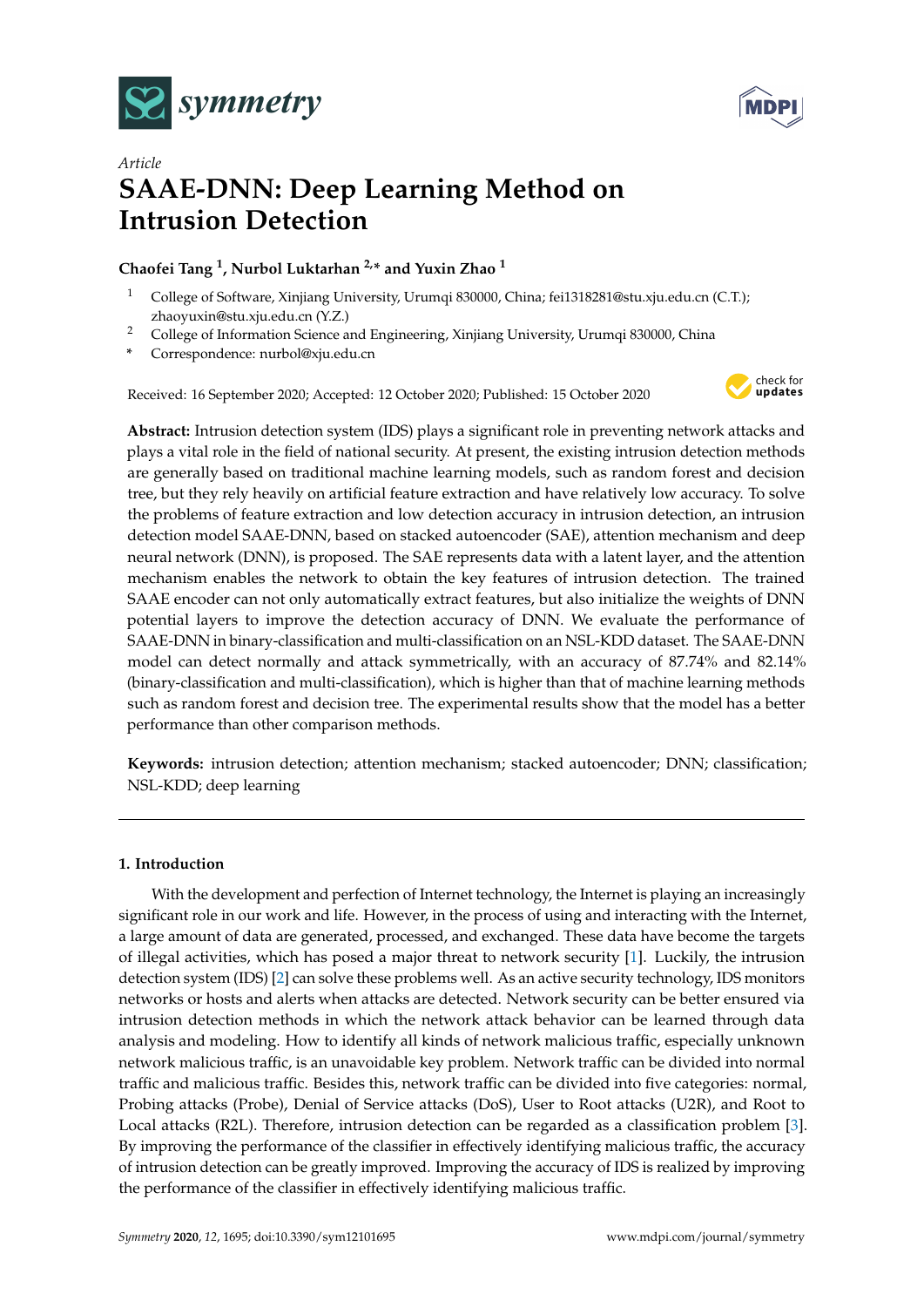In recent years, more and more intrusion detection methods have been applied to intrusion detection, including machine learning methods, ensemble learning methods, and deep learning methods. Machine learning methods first select features, and then use classifiers to detect intrusions, such as random forest (RF)  $[4]$ , decision tree (DT)  $[5]$ , and support vector machine (SVM)  $[6]$ . Deep learning methods can automatically extract features and classify to realize intrusion detection, such as autoencoders [\[7\]](#page-17-6), long short term memory (LSTM) [\[8\]](#page-17-7), and deep neural networks (DNN) [\[9\]](#page-17-8). The ensemble learning method uses various ensemble and hybrid technologies for intrusion detection, including bagging [\[10\]](#page-17-9), boosting [\[11\]](#page-17-10), stacking [\[12\]](#page-17-11), and combined classifier methods [\[13\]](#page-17-12).

Machine learning methods are widely used in intrusion detection [\[14–](#page-17-13)[17\]](#page-18-0). However, machine learning methods often emphasize feature selection. When facing high-dimensional data, there are difficulties in feature selection, which cannot effectively solve the classification problem of massive intrusion data, resulting in low recognition accuracy and other problems. Deep learning has made great progress in computer vision, natural language processing, and other fields, and has gradually been applied to other fields of artificial intelligence. In recent years, many deep learning methods have been applied to intrusion detection. Deep learning methods can automatically extract high-level latent features without manual intervention [\[18\]](#page-18-1). Unlike principal component analysis (PCA) and chi-square feature selection, which rely heavily on artificial feature extraction and mainly rely on experience and luck, the results are not ideal. Due to the characteristics of the large quantity, high dimension, and complex structure of network traffic, the traditional ML technology has limited computational complexity, and there are still deficiencies in learning complex nonlinear relationships in large datasets.

Considering the above factors, to improve the accuracy of intrusion detection in binary-classification and multi-classification, we propose a new network intrusion detection model SAAE-DNN, which mainly combines stacked autoencoder(SAE) [\[19\]](#page-18-2), attention mechanism [\[20\]](#page-18-3), and DNN [\[21\]](#page-18-4), as shown in Figure [1.](#page-1-0) SAE is used to compress the input to the latent layer, but the features will still have redundancy, and then the attention mechanism is introduced to learn the latent layer features. To date, we have completed the key features extraction of network traffic through SAAE encoder. Finally, the latent layer of the SAAE encoder is connected with DNN and classified by softmax function to realize intrusion detection. To verify the effectiveness of the SAAE-DNN model, a comprehensive evaluation is carried out on the NSL-KDD dataset, and the best results are obtained, with the prediction accuracy reaching 87.74% and 82.14% (binary-classification and multi-classification).

<span id="page-1-0"></span>

**Figure 1.** The framework of the proposed intrusion detection method.

The main contributions and findings of this paper are as follows:

- A deep learning model SAAE-DNN is proposed, which consists of SAE, attention mechanism, and DNN. SAAE-DNN improves the accuracy of IDS and provides a new research method for intrusion detection;
- We introduce attention mechanism to highlight the key inputs in the SAE model. The attention mechanism learns the latent layer features of SAE, and the obtained feature information is reasonable and accurate;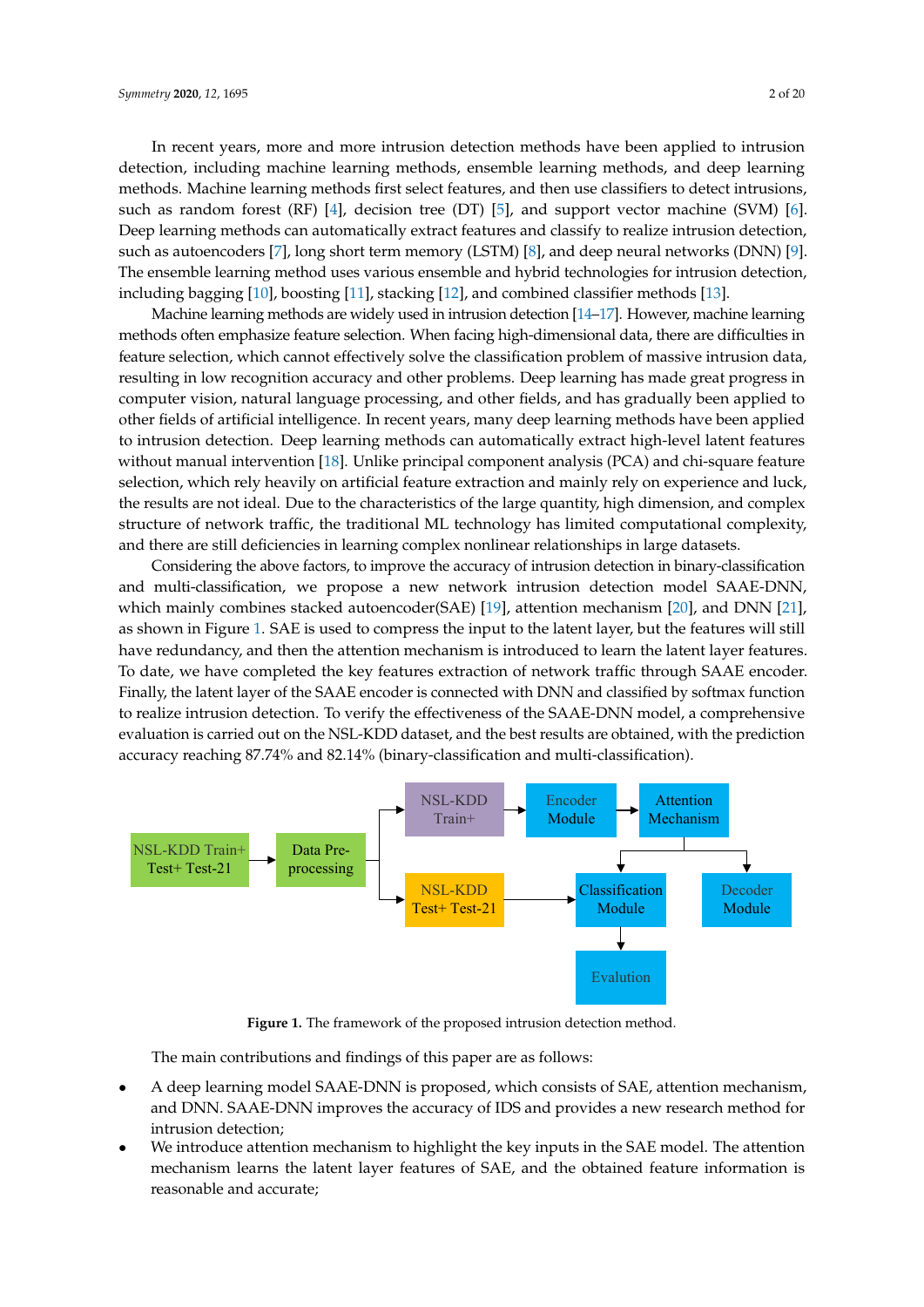- 
- We use a real NSL-KDD dataset to evaluate our proposed network. The experimental results show that SAAE-DNN has better performance than traditional methods.

#### **2. Related Work**

Deep learning has achieved success in image recognition, speech detection, and other fields, and has become the preferred solution to many problems. In recent years, this method has been gradually applied to the field of intrusion detection and achieved remarkable detection results. Javaid, A. Y. et al. [\[22\]](#page-18-5) propose a deep learning based approach for developing such an efficient and flexible NIDS. They use Self-taught Learning (STL) on NSL-KDD dataset for network intrusion. In the case of two classifications and multiple classifications, the accuracy rate is 88.39% and 79.10%, respectively. Yin, C. et al. [\[23\]](#page-18-6) propose an intrusion detection method using recurrent neural network (RNN-IDS). The accuracy rate is 81.29% on NSL-KDD dataset, which is higher than the machine learning methods proposed by predecessors such as random forest and support vector machine.

Feature selection technology reduces the dimension of feature space and identifies important features by removing irrelevant and redundant attributes, which is very important in intrusion detection. Tom et al. [\[24\]](#page-18-7) use filter and wrapper feature selection methods for feature selection. The framework is evaluated on the UNSW-NB15 dataset. The results show that one of them uses a filtering sorting method to carry out feature features with the highest accuracy of 88%. Mighan, S. N. et al. [\[25\]](#page-18-8) combines the advantages of deep network and machine learning methods, using an SAE network for latent feature extraction, followed by several machine learning methods for intrusion detection, such as SVM, random forest, decision tree, and Naive Bayes. Jo, W. et al. [\[26\]](#page-18-9) propose three preprocessing methods to make CNN kernel fully reflect the characteristics of the network. The proposed preprocessing method is based on the philosophy of field-to-pixel, each field converted into an image takes up one pixel, and then the pixels are converted into convolution layers through pooling layers. The method reflects the advantages of CNN by extracting the convolution features of each pixel. One of the most promising research trends is to incorporate an attention mechanism into the framework of depth learning [\[27\]](#page-18-10). The attention mechanism is very effective in image classification [\[28\]](#page-18-11) and natural language processing [\[29\]](#page-18-12), which draws lessons from the human visual attention mechanism. Human vision obtains the target area to be focused by scanning the global image quickly, which is the focus of attention. Then, more attention resources are put into focus to obtain more detailed information about the target and inhibit useless information. Yang, T. et al. [\[30\]](#page-18-13) use bidirectional recurrent neural networks with attention mechanism to extract potential features and give interpretable results in identifying dominant attributes.

#### **3. Background**

#### *3.1. AutoEncoder*

An autoencoder (AE) is a kind of neural network that uses encoding and decoding process for unsupervised learning, which is mostly used for feature extraction and dimension reduction. AE is a structure that contains symmetry. The AE structure includes an input layer, a latent layer, and an output layer. As shown in Figure [2,](#page-3-0) the input layer and the output layer are equal in size, and the size of the latent layer must be smaller than that of the input layer [\[31\]](#page-18-14).

The input vector is *x*, the latent vector is  $e \in [0,1]^d$ , and the constructed vector is  $\tilde{x} \in [0,1]^D$ . The encoding process from input layer to latent layer is

$$
e = f_{\theta}(x) = s(Wx + b).
$$
 (1)

and the decoding process from latent layer to output layer is

$$
\tilde{x} = g_{\theta'}(e) = s(W'e + b'),\tag{2}
$$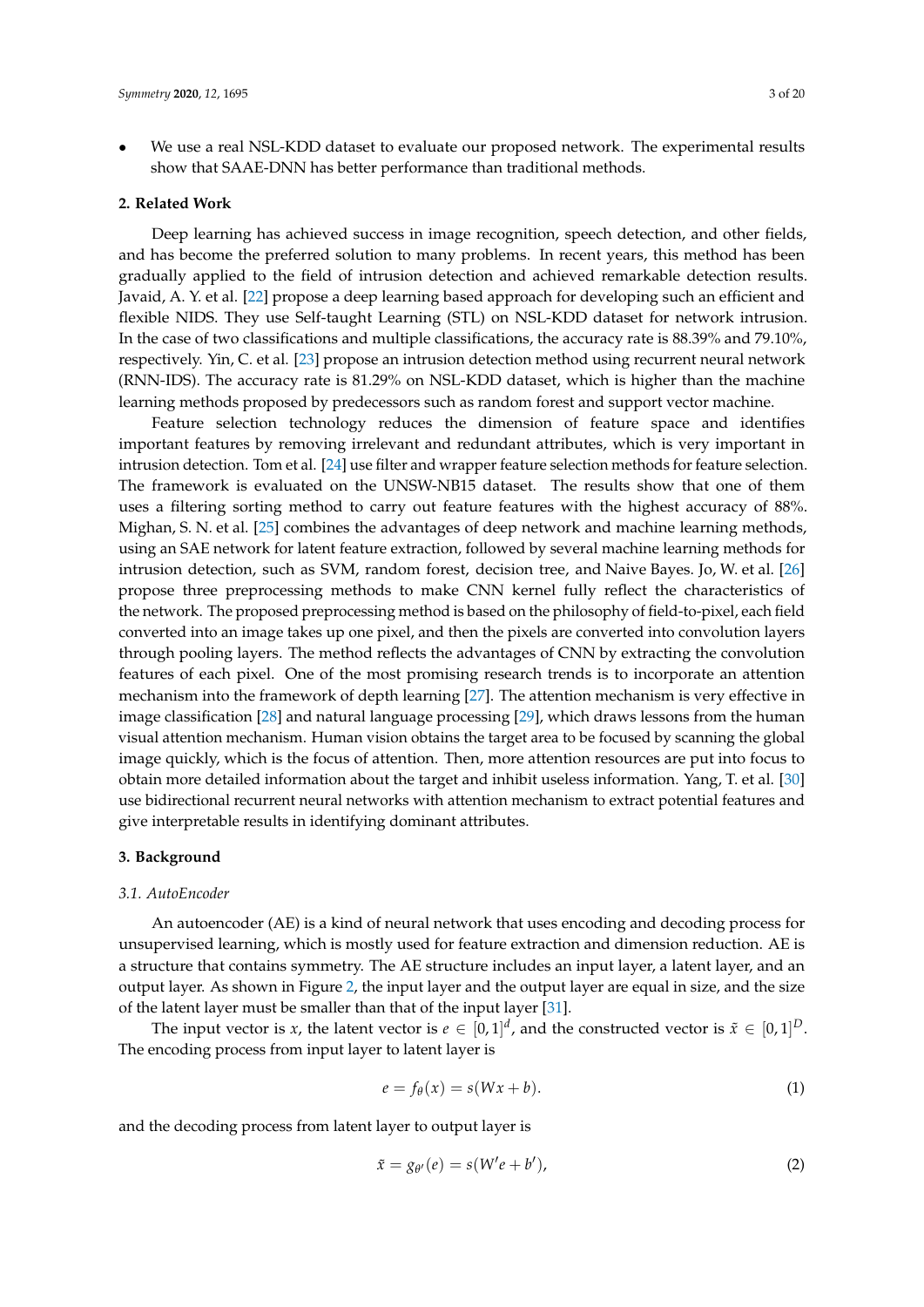where *W* and *W'* represent the input-to-latent and the latent-to-output weights, respectively, *b* and *b'* are the bias vectors of the input layer and the latent layer, respectively, and  $f_\theta$  and  $g_{\theta'}$  are the activation functions of the latent layer neurons and the output layer neurons. Parameters *W*, *W'*, *b* and *b'* in the AE are learned by minimizing the reconstruction error.

$$
J(W, b; x, \tilde{x}) = \frac{1}{2} ||h_{W, b}(x) - \tilde{x}||^{2}.
$$
 (3)

The above is a measurement of the error between the reconstructed  $\tilde{x}$  and the input  $x$  for a single sample. In a training set containing *D* samples, the cost function of the AE is defined as

<span id="page-3-1"></span>
$$
\sum_{l=1}^{n_l-1} \sum_{i=1}^{s_l} \sum_{j=1}^{s_l+1} \left( W_{ji}^{(l)} \right)^2 = \left[ \frac{1}{D} \sum_{i=1}^{D} \left( \frac{1}{2} \left\| h_{W,b}(x^{(i)}) - \tilde{x}^{(i)} \right\|^2 \right) \right] + \frac{\lambda}{2} \sum_{l=1}^{n_l-1} \sum_{i=1}^{s_l} \sum_{j=1}^{s_l+1} \left( W_{ji}^{(l)} \right)^2.
$$
 (4)

<span id="page-3-0"></span>where *D* represents the total number of samples, *s* represents the number of nodes in layer *l*, *λ* is a weight attenuation parameter, and the reconstruction error of each training sample is the square error. The second item is introduced to reduce the size of the weight, which helps to prevent overfitting.



**Figure 2.** The structure of AE.

# *3.2. Stacked AutoEncoder*

SAE is also a structure that contains symmetry. SAE is generated by AEs, stacked layer by layer. Once the single-layer AE is trained, as shown in Figure [3,](#page-4-0) the second AE is trained using the latent layer from the first AE. By repeating this process, we can create an SAE of any depth [\[32\]](#page-18-15).

AEs are stacked to achieve greedy hierarchical learning, where the *l*th latent layer is used as input to the *l* + 1th latent layer in the stack. The results generated by the SAE are used to pre-train the weights of fully connected DNN instead of randomly initializing the weights. This method is helpful for the model to initialize parameters close to good local minimum values and improve the optimization effect. This shows that the convergence of the method is smoother and the overall performance is higher in classification tasks.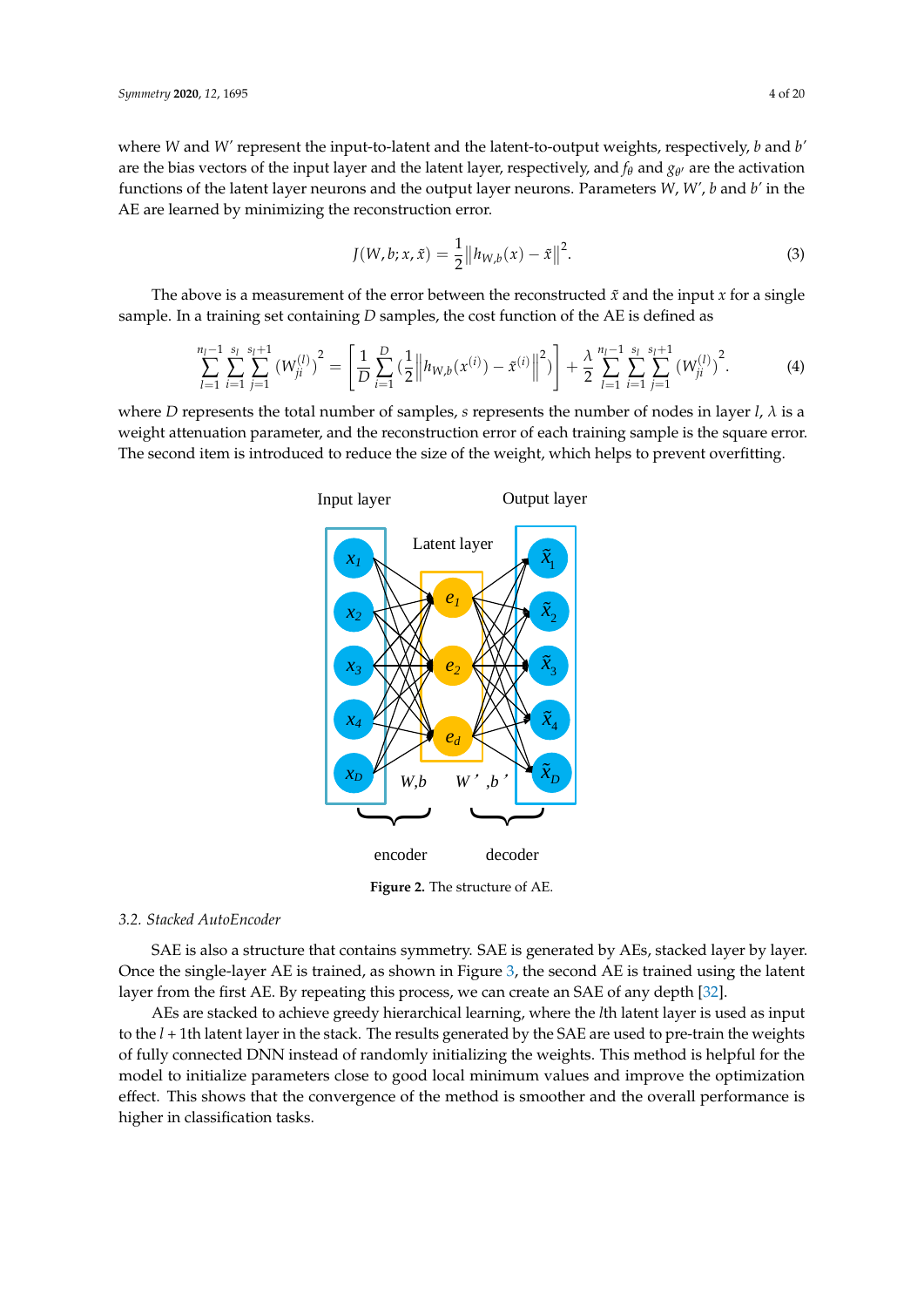<span id="page-4-0"></span>

**Figure 3.** Example of SAE formed by two single AEs.

#### *3.3. Attention Mechanism*

The AE reduces the dimension of the data layer by layer and represents the data in a compressed form, so we mainly focus on the latent layers of the AE. By reconstructing the data, it learns to find useful features in the data that are difficult to find. Although the data are compressed by AE, the data representation in AE may still contain redundant features. Features are important for prediction, but their importance in the whole dataset is not equal. The attention mechanism layer contains a value vector, and each value in the vector contains the importance value of the corresponding feature. Through weighted summation, a small number of important features are selected from a large amount of feature information focusing on these features. The formulas are as follows

$$
M = \tanh(W_a x' + b_a), \tag{5}
$$

$$
\alpha_i = softmax(M_i), \qquad (6)
$$

$$
v = \sum_{i=0}^{D} x^{\prime} \alpha_i^{T}.
$$
 (7)

where *x'* refers to the output of the encoder in AE, *W<sup>a</sup>* is the weight, *b<sup>a</sup>* is the offset value, and *α<sup>i</sup>* is the probability distribution of *M<sup>i</sup>* normalized by softmax. Finally, the probability distribution is taken as the weight and summarized with  $x'$  to obtain a more representative feature vector  $v$ , which focuses on important features. The attention mechanism layer eliminates unnecessary features and gradually improves the performance of the network [\[33\]](#page-18-16).

### *3.4. Deep Neural Network*

The essence of deep learning is to learn more useful features by constructing multiple hidden layers, thus obtaining higher accuracy [\[34\]](#page-18-17). The basic structure of DNN is composed of an input layer, an output layer, and one or more hidden layers. Each layer of DNN consists of one or more artificial neurons, so that these neurons are completely connected from one layer to another. In addition, information is processed through DNN feedforward mode, i.e., from the input layer to output layer through the hidden layer. Figures [4](#page-5-0) and [5](#page-5-1) show the architectures of DNN for binary-classification and multi-classification.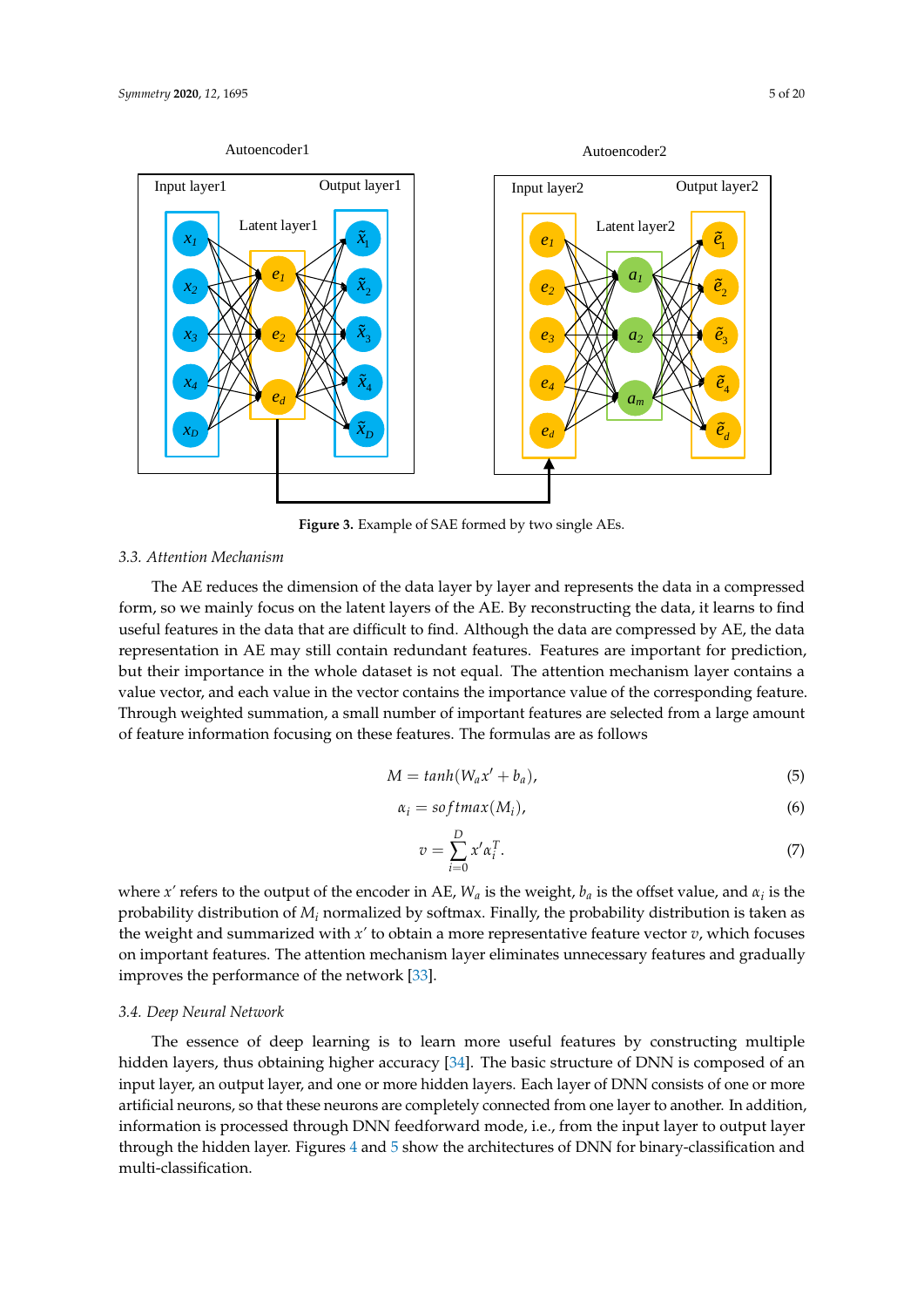<span id="page-5-0"></span>

**Figure 4.** DNN ((binary-classification).

<span id="page-5-1"></span>

**Figure 5.** DNN (multiclass-classification).

# **4. The Proposed Intrusion Detection Method**

The framework of the proposed SAAE-DNN is shown in Figure [6.](#page-6-0) SAAE-DNN mainly includes three stages: (1) Data preprocessing: scaling data by using min-max normalization technology. Then, the one-hot encoding technique is used to convert the categorical features to the values 0 and 1. Finally, the features with zeros exceeding 80% are removed. (2) Attention mechanism is added to SAE, and the SAAE model is trained to realize feature extraction. (3) Detecting attacks: using the latent layer of the SAAE to initialize the weight of DNN, the trained DNN classifier is used to detect attacks.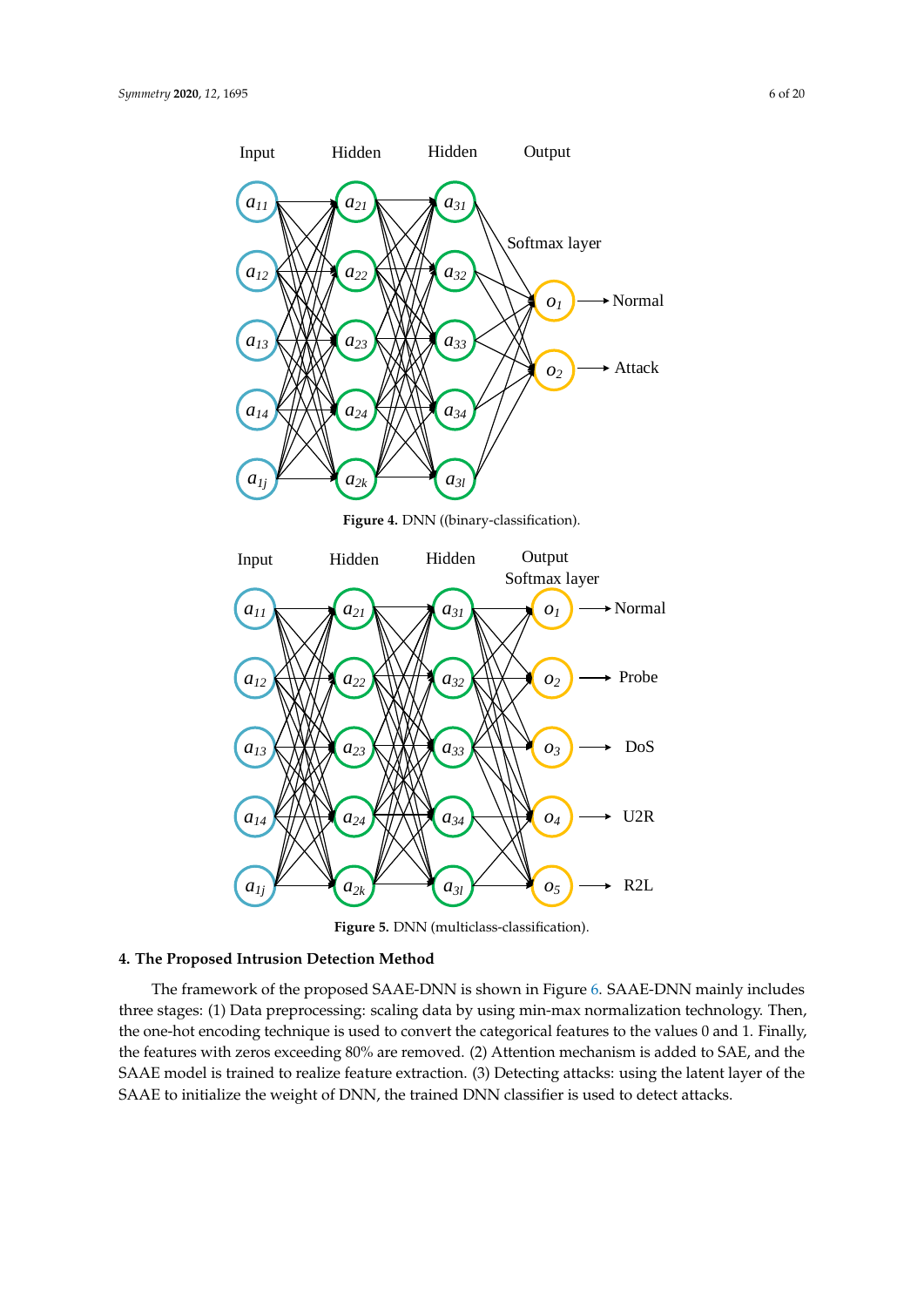

<span id="page-6-0"></span>

**Figure 6.** The flow chart of the proposed intrusion detection method.

#### *4.1. Data Preprocessing*

Data preprocessing is necessary for IDS. It includes three units: data normalization, one-hot-encoding, and statistical filtering.

#### 4.1.1. Data Normalization

When using deep learning, an important issue is that some dimensions have completely different scales. The NSL-KDD dataset consists of 41 dimensions, whose values vary greatly. In this paper, the min–max normalization method [\[35\]](#page-18-18) is adopted to reduce the different scales of dimensions. Through the linear transformation of the original data, it is scaled to the interval [0, 1]. The min–max values perform the data conversion using the following equation

$$
\tilde{z}_{fj} = \frac{z_{fj} - \min(z_f)}{\max(z_f) - \min(z_f)}.
$$
\n(8)

where *min(z<sup>f</sup> )* and *max(z<sup>f</sup> )*, respectively, represent the minimum and maximum values of the *f*th numeric feature  $z_f$ , and  $\tilde{z}_{fj}$  indicates that the normalized feature value is between [0,1].

#### 4.1.2. One-Hot-Encoding

As a simple and effective encoding technology, one-hot-encoding [\[36\]](#page-18-19) is the most commonly used method to deal with the numeralization of categorical features. It can convert the value of each categorical feature into a binary vector, in which there is only one element with a value of 1 and all other elements are zero. An element with a value of 1 indicates the existence of possible values corresponding to the categorical feature. There are a total of three categorical features in NSL-KDD: *protocol\_ type*, *service*, *flag* (*z2*, *z3*, *z4*, respectively). For example, the feature *protocol\_ type* has a total of three attributes: *tcp*, *udp* and *icmp*. Using one-hot-encoding, *tcp* can be encoded as (1, 0, 0), *udp* can be converted to (0, 1, 0), and *icmp* can be converted to (0, 0, 1). Similarly, *service* and *flag* are also converted into one-hot-encoding vectors. Overall, three categorical features *protocol\_ type*, *service*, *flag* are mapped into 84-dimensional binary values.

#### 4.1.3. Statistical Filtering

This unit is used to filter out irrelevant features. For each continuous feature, the percentage of zeros is calculated. Figure [7](#page-7-0) illustrates the distribution of zeros of each numerical feature in the KDDTrain+ dataset. According to [\[7\]](#page-17-6) , features with zeros greater than 80% will be excluded. Specifically, 20 numerical features will be discarded (the feature where the bar shape is higher than the red line in Figure [7\)](#page-7-0). The other 18 numerical features are combined with 84 one-hot-encoding vectors, and a total of 102-dimensional feature vectors are used as inputs for the next stage.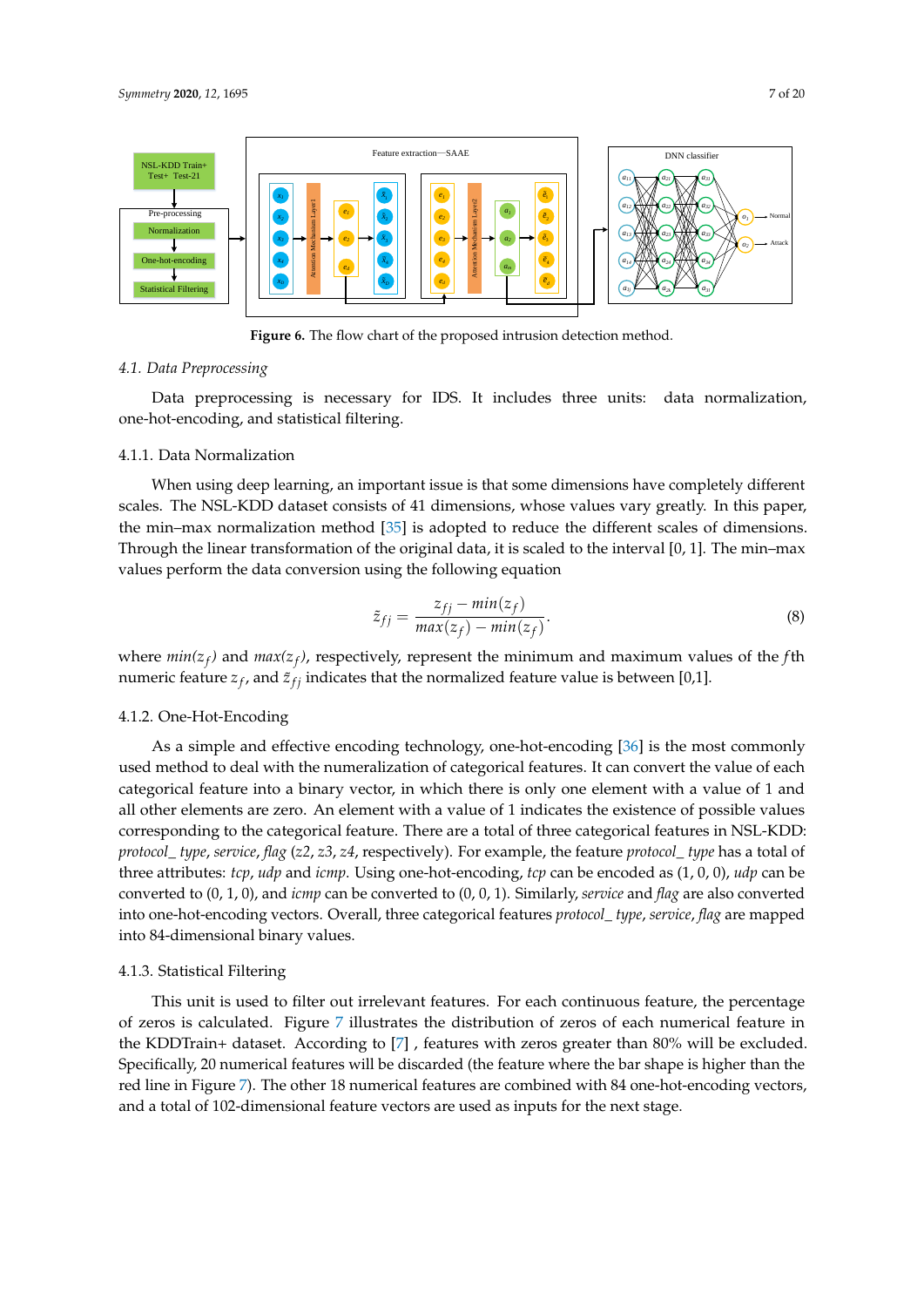<span id="page-7-0"></span>

**Figure 7.** Bar chart contained in 38 numeric variables of KDD Train+. The features where the bars are higher than the red line indicate that the zero values are greater than 80% and are removed. The removed feature name has been marked red.

### *4.2. Proposed Attention Autoencoder (AAE) and Stacked Attention AutoEncoder (SAAE)*

The structure of the attention-autoencoder (AAE) is shown in Figure [8.](#page-8-0) We add an attention mechanism layer between the encoder and the latent layer. The original input data passes through the encoder, and the data have been compressed. The layer calculates the attention vector of each simplified feature. The attention vector and the feature are multiplied to generate data input to the latent layer. When the attention vector finds that a specific feature does not contribute to the prediction, it sets the specific value in the vector to 0, thus causing the network to forget the feature. The classification module obtains the data representation of the latent layer and outputs the final predicted value. Similarly, the stacked-attention-autoencoder (SAAE) model we proposed has two AAEs stacked, and the structure is shown in Figure [9.](#page-8-1)

In the experiment, we use an SAAE composed of two stacked AAEs. There are 90 and 80 neurons in the hidden layer of each AE, respectively. The SAAE is configured to reduce the dimension of the original input data layer by layer, thus reducing noise while retaining important information.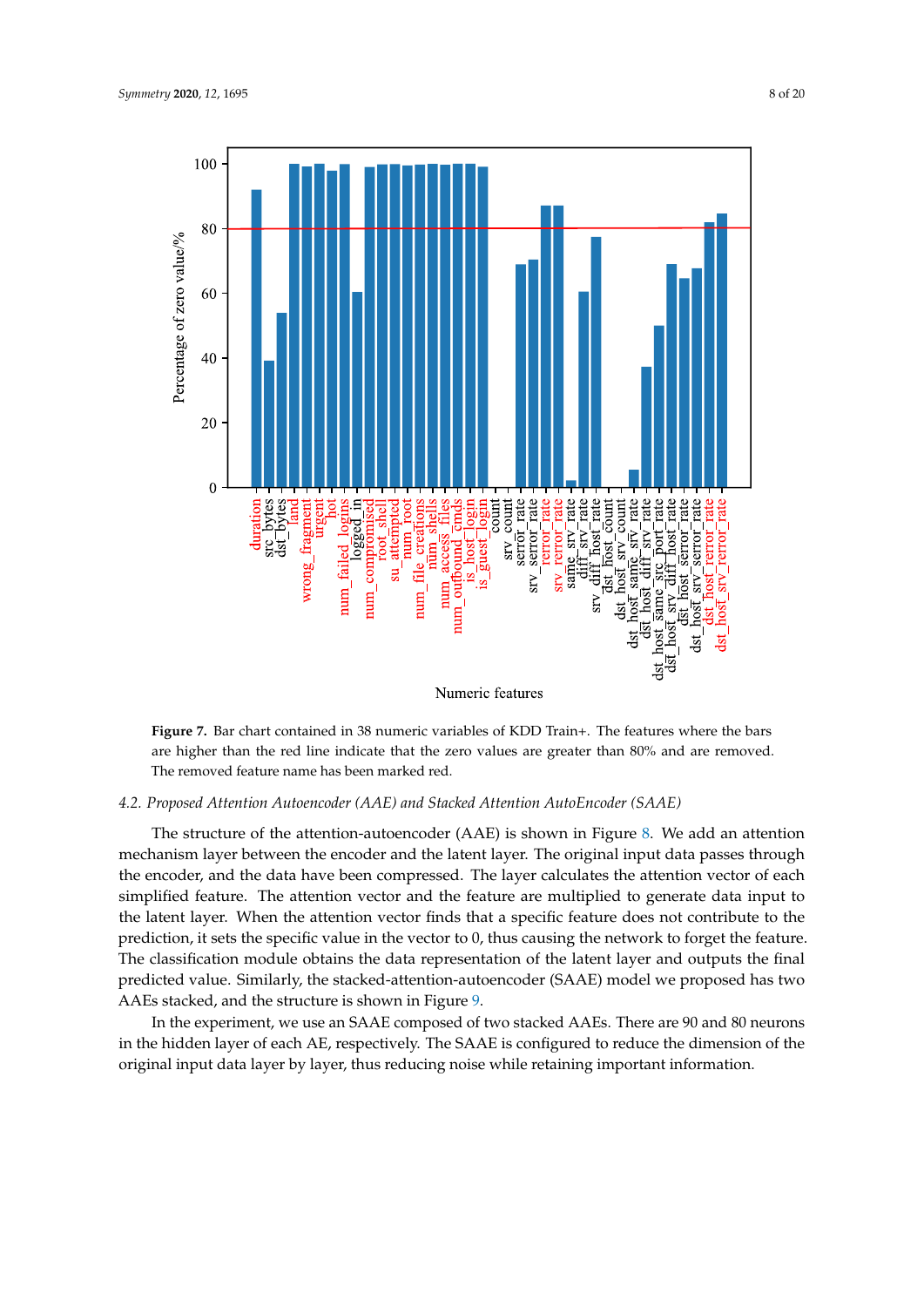<span id="page-8-0"></span>

**Figure 8.** The structure of AAE.

<span id="page-8-1"></span>

**Figure 9.** Example of SAAE formed by two single AAEs.

# *4.3. Classification*

A deep learning method based on SAAE and DNN is developed to detect the normal and attack categories of the NSL-KDD dataset (Normal, Probe, DoS, U2R, and R2L). DNN is applied by us to detect attacks. The SAAE encoder can automatically extract features, so the weights of the trained SAAE encoder are used to initialize the weights of DNN hidden layer, and the activation function of output layer in DNN is softmax. Finally, the test samples are input into the trained SAAE-DNN classifier to detect attacks. See the following Algorithm [1](#page-9-0) for details.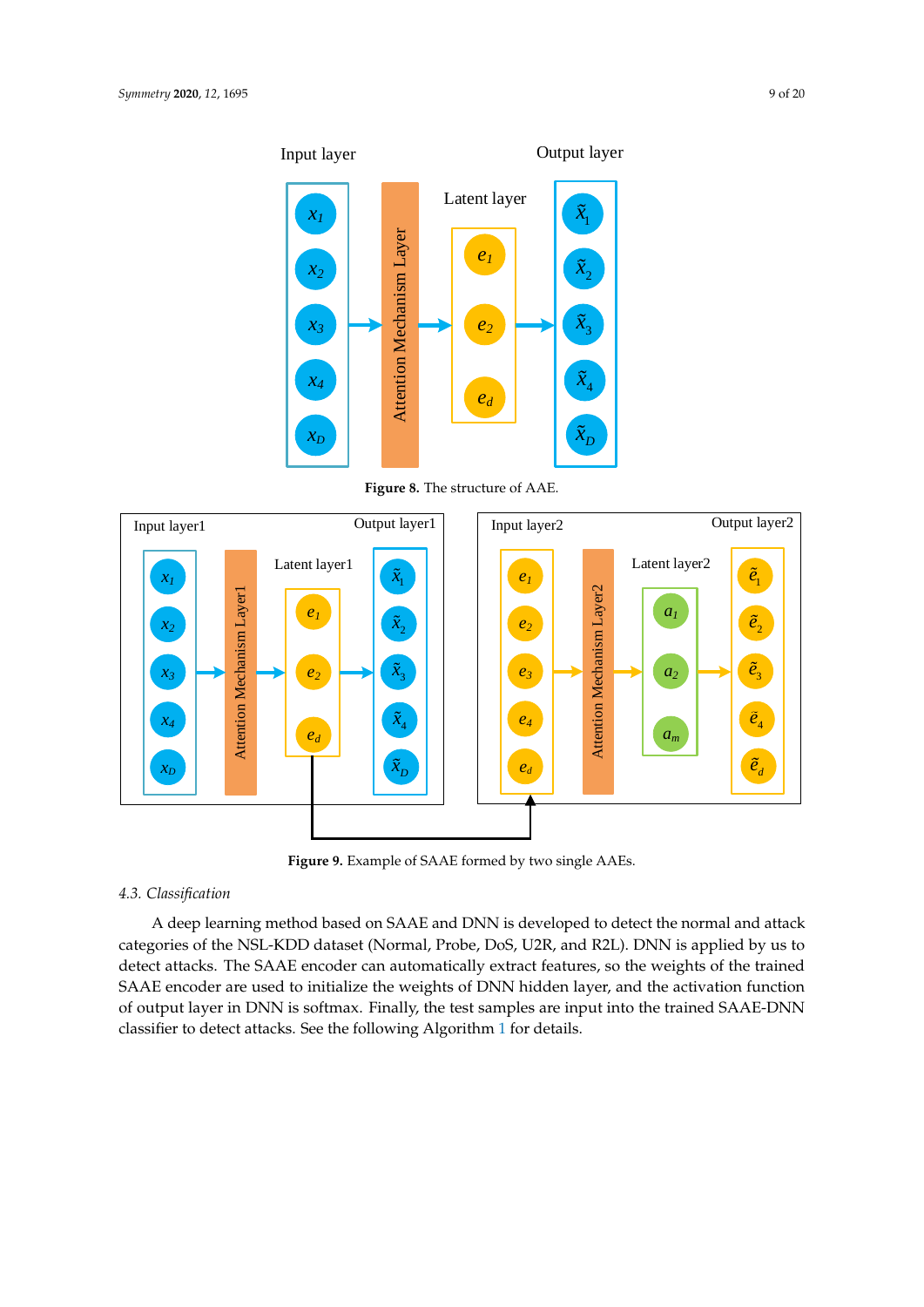#### <span id="page-9-0"></span>**Algorithm 1** The Intrusion Detection Algorithm with SAAE and DNN

**Input:** Training dataset KDDTrain+, Testing dataset KDDTest+ and KDDTest-21; **Output:** Classification results: accuracy, precision, recall, and F1-score;

- 1: **Step1:** Data preprocessing
- 2:  $z_f' = normalization(z_f);$
- 3:  $z_2', z_3', z_4' = one hot(z_2, z_3, z_4);$
- 4: Statistical filtering;
- 5: **EndStep**
- 6: **Step2:** Feature extraction
- 7: The network structure dimension of the SAAE is 102-90-80-90-102;
- 8: Train the SAAE using the NSL-KDD Train+ dataset and minimize the reconstruction error

according to Equation [\(4\)](#page-3-1);

# 9: **EndStep**

- 10: **Step3:** Classification
- 11: The weights of the latent layer of trained SAAE is used to initialize the weight of the DNN;
- 12: Train the DNN classifier;
- 13: Testing dataset KDDTest+ and KDDTest-21 are input into the trained SAAE-DNN classifier to

detect attacks;

# 14: **EndStep**

15: Return the classification result.

#### **5. Experimental Results and Analysis**

#### *5.1. Experimental Environment*

We conduct experiments to evaluate the performance of the proposed SAAE-DNN. The proposed SAAE-DNN was implemented in the Keras environment with 64 GB RAM, RTX-2080Ti GPU and 64-bit Ubuntu18.04 operating system.

#### *5.2. Performance Metrics*

To effectively evaluate the performance of the proposed intrusion detection method, four performance measures, such as accuracy, precision, recall and F1-score, are adopted. As shown in Table [1,](#page-10-0) these performance measures are calculated according to the confusion matrix of network attack classification [\[37\]](#page-18-20). True Positive (TP) is the number of records where attack traffic is correctly classified as attack traffic; True Negative (TN) is the number of records in which normal traffic is correctly classified as normal traffic; false positive (FP) is the number of records that mistakenly classify normal traffic as attack traffic; False Negative (FN) is the number of records that mistakenly classify attack traffic as normal traffic.

The calculation formula is as follows

$$
Accuracy = \frac{TP + TN}{TP + TN + FN + FP}.
$$
\n(9)

$$
Precision = \frac{TP}{TP + FP}.
$$
\n(10)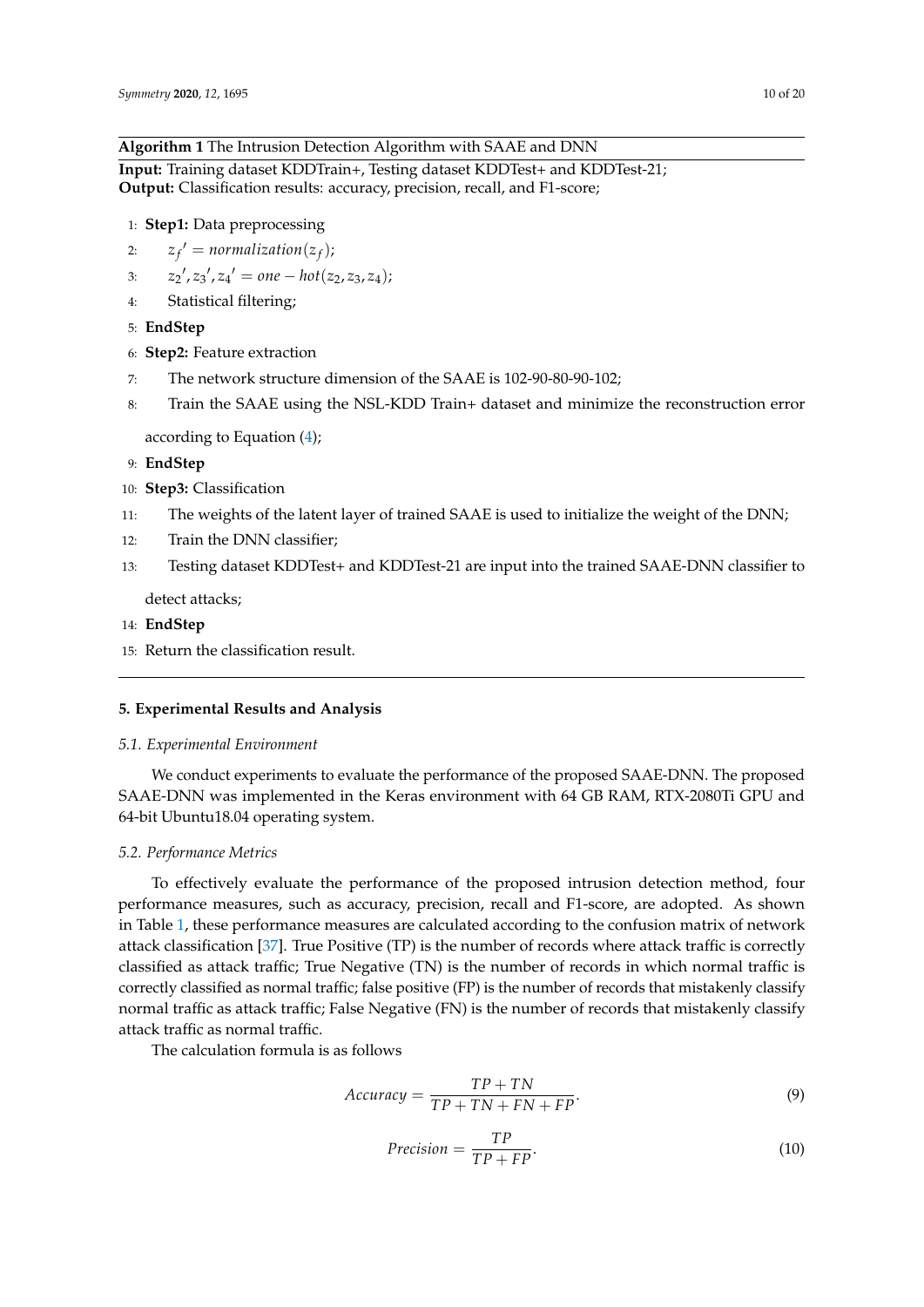$$
F1-score = 2 \times \frac{precision \times recall}{precision + recall}.
$$
 (12)

# **Table 1.** confusing matrix.

|               |    | <b>Predicted Attack Predicted Normal</b> |
|---------------|----|------------------------------------------|
| Actual attack | TР | FN                                       |
| Actual normal | FP | TN                                       |

#### <span id="page-10-0"></span>*5.3. Description of the Benchmark Dataset*

At present, only a few benchmark datasets can evaluate the effectiveness of the IDS. The NSL-KDD dataset [\[38\]](#page-19-0) overcomes many inherent problems existing in KDD '99 dataset and is an improvement on the KDD' 99 dataset. The NSL-KDD dataset is suitable for evaluating various attacks [\[39\]](#page-19-1), so we chose it to evaluate the detection performance of the proposed model. The NSL-KDD dataset eliminates redundancy and duplicate records in the KDD '99 dataset, and the number of samples in training and the testing dataset is more reasonable. The NSD-KDD dataset contains normal and attack records. Attacks include four types of record: Probe, DoS, U2R, and R2L. We use KDDTrain+ as the training set and KDDTest+ and KDDTest-21 (deleting 21 records that are easy to classify by common classifiers in KDDTest+ dataset) as the testing sets. The number of records for each type in the NSL-KDD dataset is shown in Table [2.](#page-11-0)

As can be seen from Table [2,](#page-11-0) NSL-KDD training sets are imbalanced. Normal accounts for 53.46%, 43.07% and 18.16% in KDDTrain+, KDDTest+ and KDDTest-21 m respectively, which is much higher than that of U2R, which accounts for 0.04%, 0.89% and 1.69%m respectively.The NSL-KDD dataset contains a total of 39 attacks. A new set of attacks was introduced into the testing dataset. These new attacks do not appear in the training dataset and are shown in bold. In addition, KDDTest-21 removes some attacks that are easily detected correctly. All of these add to the difficulty of testing on the NSL-KDD test set.

| Category            | Attack    | <b>Training Dataset</b><br>$KDDTrain+$ | <b>Testing Dataset</b><br>KDDTest+ | KDDTest-21 |
|---------------------|-----------|----------------------------------------|------------------------------------|------------|
| Normal              | normal    | 67,343                                 | 9711                               | 2152       |
| Subtotal            |           | 67,343                                 | 9711                               | 2152       |
| Subtotal Percentage |           | 53.46%                                 | 43.07%                             | 18.16%     |
| Probe               | ipsweep   | 3599                                   | 141                                | 141        |
|                     | satan     | 1493                                   | 735                                | 727        |
|                     | portsweep | 2931                                   | 157                                | 156        |
|                     | nmap      | 3633                                   | 73                                 | 73         |
|                     | saint     |                                        | 319                                | 309        |
|                     | mscan     |                                        | 996                                | 996        |
| Subtotal            |           | 11,656                                 | 2421                               | 2402       |
| Subtotal Percentage |           | 9.25%                                  | 10.74%                             | 20.27%     |

**Table 2.** Class distribution of the NSL-KDD dataset.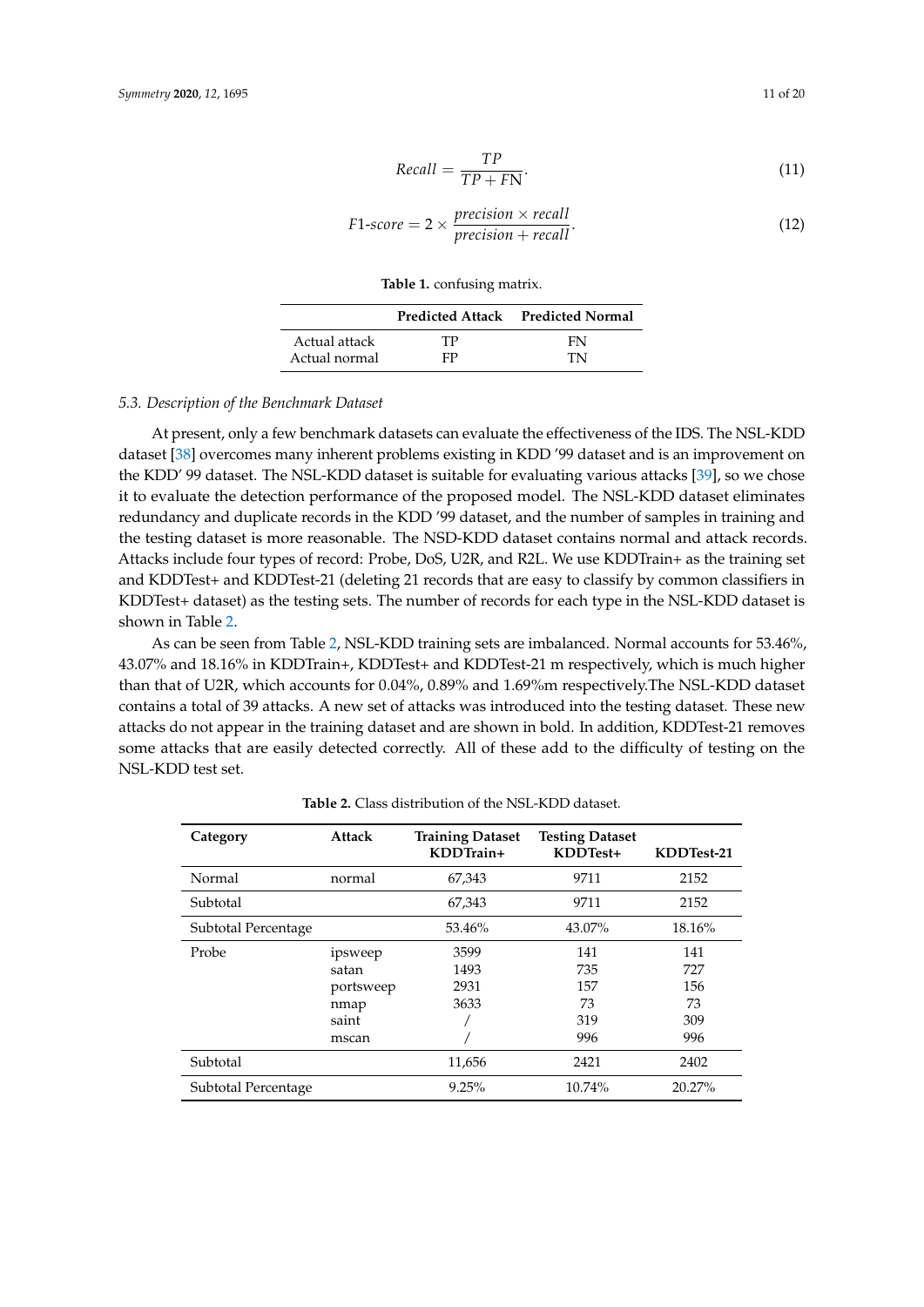<span id="page-11-0"></span>

| Category            | Attack          | <b>Training Dataset</b><br>KDDTrain+ | <b>Testing Dataset</b><br>KDDTest+ | KDDTest-21     |
|---------------------|-----------------|--------------------------------------|------------------------------------|----------------|
| DoS                 | neptune         | 41,214                               | 4657                               | 1579           |
|                     | smurf           | 2646                                 | 665                                | 627            |
|                     | back            | 956                                  | 359                                | 359            |
|                     | teardrop        | 892                                  | 12                                 | 12             |
|                     | pod             | 201                                  | 41                                 | 41             |
|                     | land            | 18                                   | 7                                  | $\overline{7}$ |
|                     | apache2         | Τ                                    | 737                                | 737            |
|                     | mailbomb        | Τ                                    | 293                                | 293            |
|                     | processtable    |                                      | 685                                | 85             |
|                     | udpstorm        | Τ                                    | $\overline{2}$                     | 2              |
| Subtotal            |                 | 45,927                               | 7458                               | 4342           |
| Subtotal Percentage |                 | 36.46%                               | 33.08%                             | 36.64%         |
| U <sub>2</sub> R    | buffer_overflow | 30                                   | 20                                 | 20             |
|                     | rootkit         | 10                                   | 13                                 | 13             |
|                     | loadmodule      | 9                                    | 2                                  | 2              |
|                     | perl            | 3                                    | $\overline{2}$                     | 2              |
|                     | httptunnel      | Τ                                    | 133                                | 133            |
|                     | ps              | Τ                                    | 15                                 | 15             |
|                     | sqlattack       | Τ                                    | 2                                  | $\overline{2}$ |
|                     | xterm           | Τ                                    | 13                                 | 13             |
| Subtotal            |                 | 52                                   | 200                                | 200            |
| Subtotal Percentage |                 | 0.04%                                | 0.89%                              | 1.69%          |
| R2L                 | guess_passwd    | 53                                   | 1231                               | 1231           |
|                     | warezmaster     | 20                                   | 944                                | 944            |
|                     | imap            | 11                                   | $\mathbf{1}$                       | $\mathbf{1}$   |
|                     | multihop        | 7                                    | 18                                 | 18             |
|                     | phf             | 4                                    | $\overline{2}$                     | $\overline{2}$ |
|                     | ftp_write       | 8                                    | 3                                  | 3              |
|                     | spy             | $\overline{2}$                       | $\sqrt{2}$                         | Τ              |
|                     | warezclient     | 890                                  | Τ                                  | Τ              |
|                     | named           | Τ                                    | 17                                 | 17             |
|                     | sendmail        | Γ                                    | 14                                 | 14             |
|                     | xlock           |                                      | 9                                  | 9              |
|                     | xsnoop          | Τ                                    | $\overline{4}$                     | $\overline{4}$ |
|                     | worm            |                                      | $\overline{2}$                     | 2              |
|                     | snmpgetattack   |                                      | 178                                | 178            |
|                     | snmpguess       |                                      | 331                                | 331            |
| Subtotal            |                 | 995                                  | 2754                               | 2754           |
| Subtotal Percentage |                 | 0.79%                                | 12.22%                             | 23.24%         |
| Total               |                 | 125,973                              | 22,544                             | 11,850         |

**Table 2.** *Cont.*

#### *5.4. Experimental Step*

We conduct experiments on the NSL-KDD dataset to evaluate the performance of the model and compared the results of the model with SAAE-DNN and commonly used machine learning methods. The structure of SAAE is shown in Figure [9,](#page-8-1) two AAEs are stacked together. The number of neurons in the latent layer of each AAE is 90 and 80, respectively, the optimizer of each AAE is Adam, and the activation function of each layer is ReLU. The number of neurons in each hidden layer of DNN is [50, 25, 10], the activation function of each hidden layer is also ReLU, the activation function of the output layer is softmax for classification, and the optimizer is Adam. Two important parameters need to be set, including learning rate and epoch.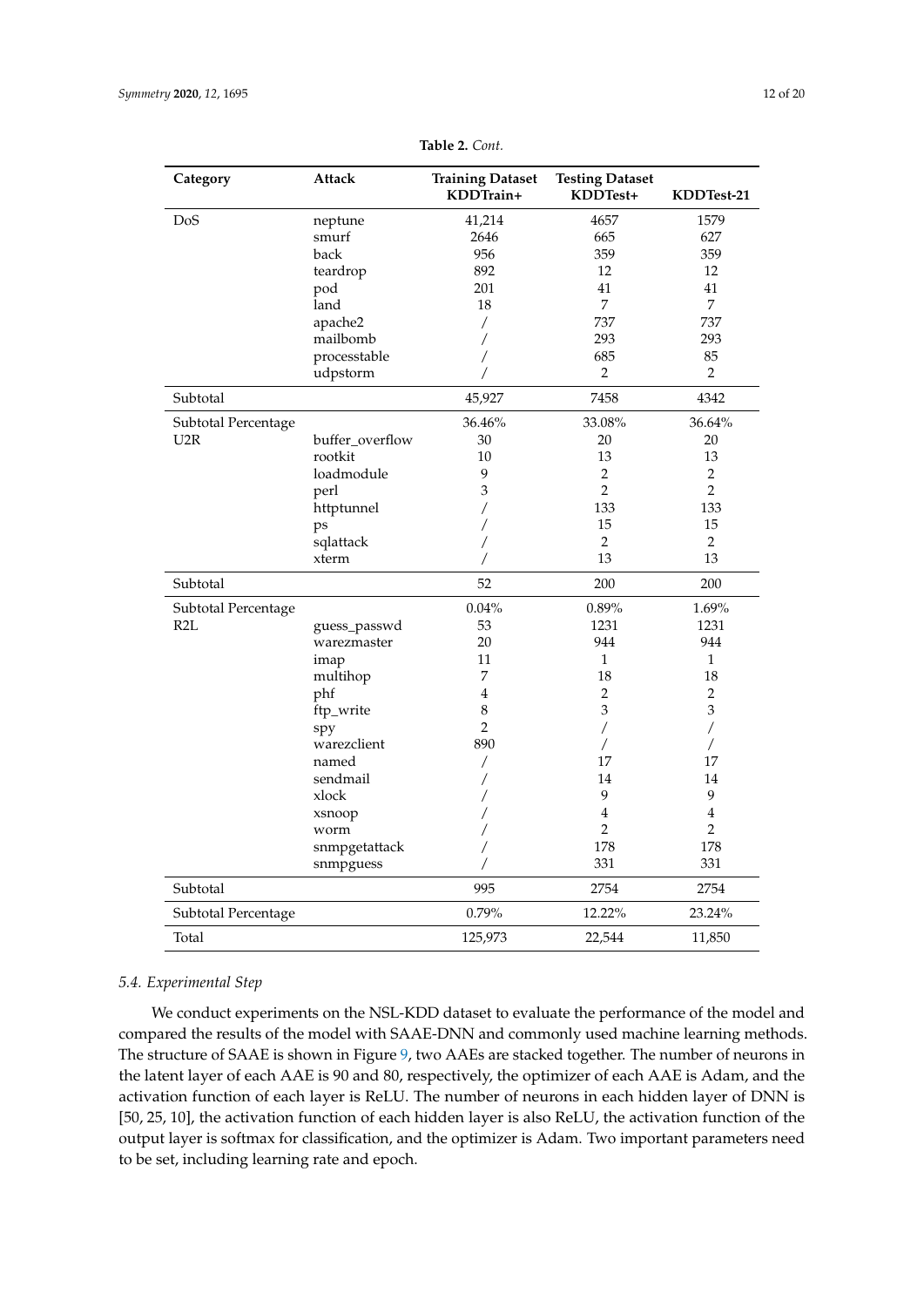When the learning rate is too high, the network will oscillate during the training process, resulting in non-convergence. If the learning rate is too small, the convergence will be slow. In Keras, the default learning rate for the Adam optimizer is 0.001, so my candidate learning rate is 0.1, 0.05, 0.01, 0.005, 0.001, 0.0005, 0.0001, 0.00005. SAAE is used for feature extraction. We can classify these by adding a softmax after the latent layer of the SAAE, to directly detect the influence of the learning rate on SAAE. The choice of the epoch is mainly considered from the direction of training loss. For the selection of these two parameters in DNN, the learning rate is determined according to the accuracy of the training set, and the epoch is also determined according to the training loss.

The training set is divided into five equal parts, and after five-fold cross-validation, we find the best parameters. First of all, for SAAE, as can be seen from Figure [10,](#page-12-0) when the learning rate is equal to 0.05, the accuracy is the highest at 89.82%. As can be seen from Figure [11,](#page-12-1) the training loss does not decrease after the epoch is greater than 100, so the epoch of SAAE is set to 100. The selection of DNN parameters is also based on the same considerations. As can be seen from Figure [12,](#page-13-0) when the learning rate is 0.006, the highest accuracy rate is 98.12%, which is much higher than the accuracy rate of 56.80% when the learning rate is 0.01. As shown in Figure [13,](#page-13-1) the training loss decreases very quickly in the first few epochs. After the epoch reaches 100, the training loss tends to stabilize, so the epoch is set to 100.

<span id="page-12-0"></span>

<span id="page-12-1"></span>**Figure 10.** The accuracy of SAAE-softmax changes when different learning rates are set.



**Figure 11.** The training loss of the SAAE.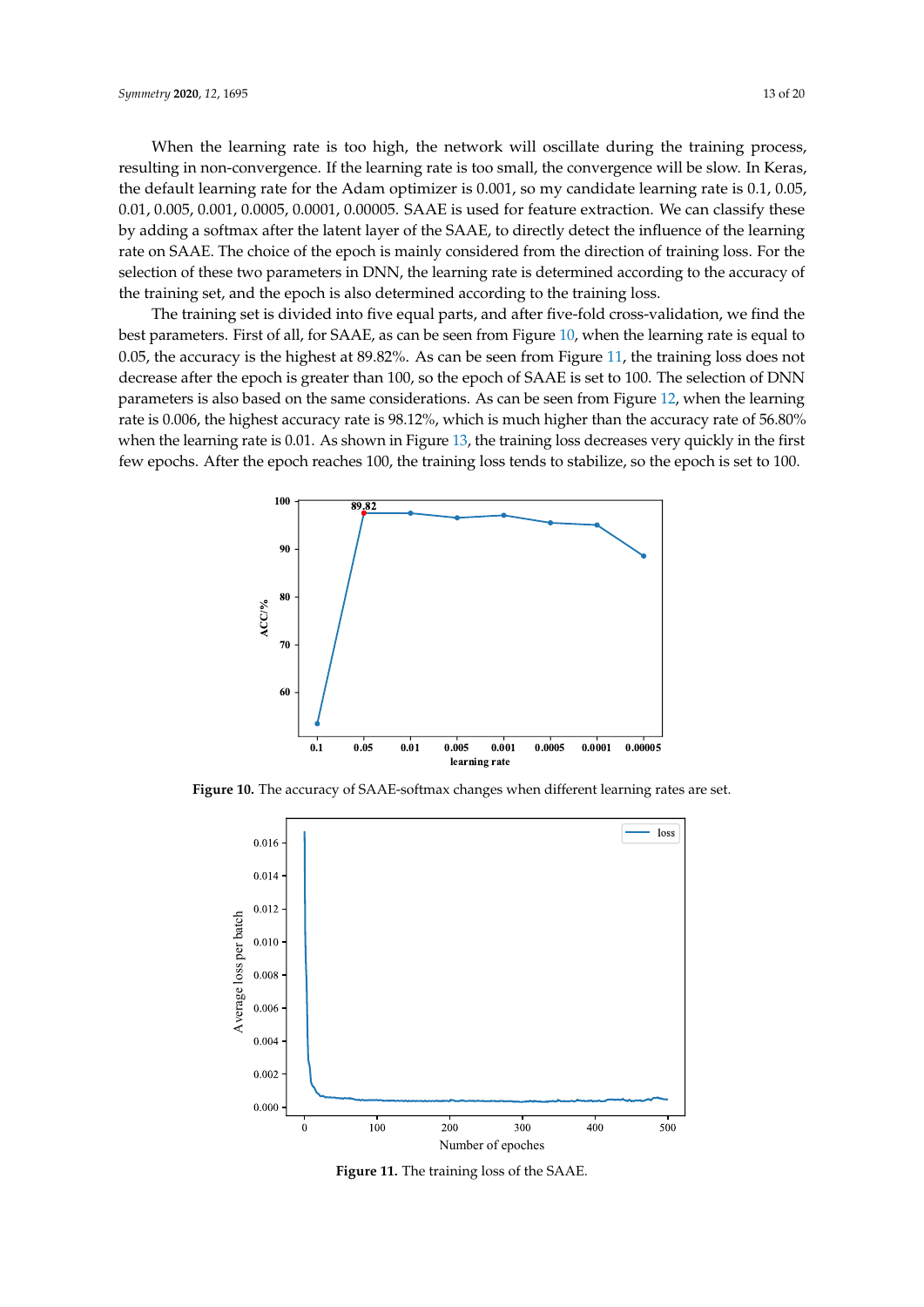<span id="page-13-0"></span>

<span id="page-13-1"></span>**Figure 12.** The accuracy of SAAE-DNN changes when different learning rates are set.



**Figure 13.** The training loss of the DNN.

Different numbers of AAEs are stacked together, and the performance of SAAE is also different. We set the number of AAEs to 1, 2, 3, and 4, respectively and test them. When the number of AAE is 1, there is no stacking. In the case of binary-classification, the accuracy of AAE-DNN, SAAE-DNN (2), SAAE-DNN (3) and SAAE-DNN (4) on the training set is 97.26%, 98.12%, 95.48% and 94.73%, respectively. Where the numbers in parentheses represent the number of AAEs stacked. When two AAEs are stacked, the accuracy on the training set is as high as 98.12%, so we choose to stack two AAEs.

#### *5.5. Results and Discussion*

Figures [14](#page-14-0) and [15](#page-14-1) show the evaluation results of SAE-DNN, SAAE-softmax, and SAAE-DNN on KDDTest + and KDDTest-21 test sets, and evaluate the binary-classification and multi-classification results from four evaluation indexes of accuracy, precision, recall, and F1-score. We can see that in the binary-classifications, the accuracy of SSAE-DNN is 5.51% and 11.21% higher than that of SAE-DNN, respectively, on KDDTest + and KDDTest-21 test sets. Similarly, the precision, recall rate, and F1-score are 9.97% and 17.63%, 0.32% and 4.92%, 4.84%, and 14.15% higher, respectively. In the multi-classification results, we can also see similar results. From this group of comparisons, we can see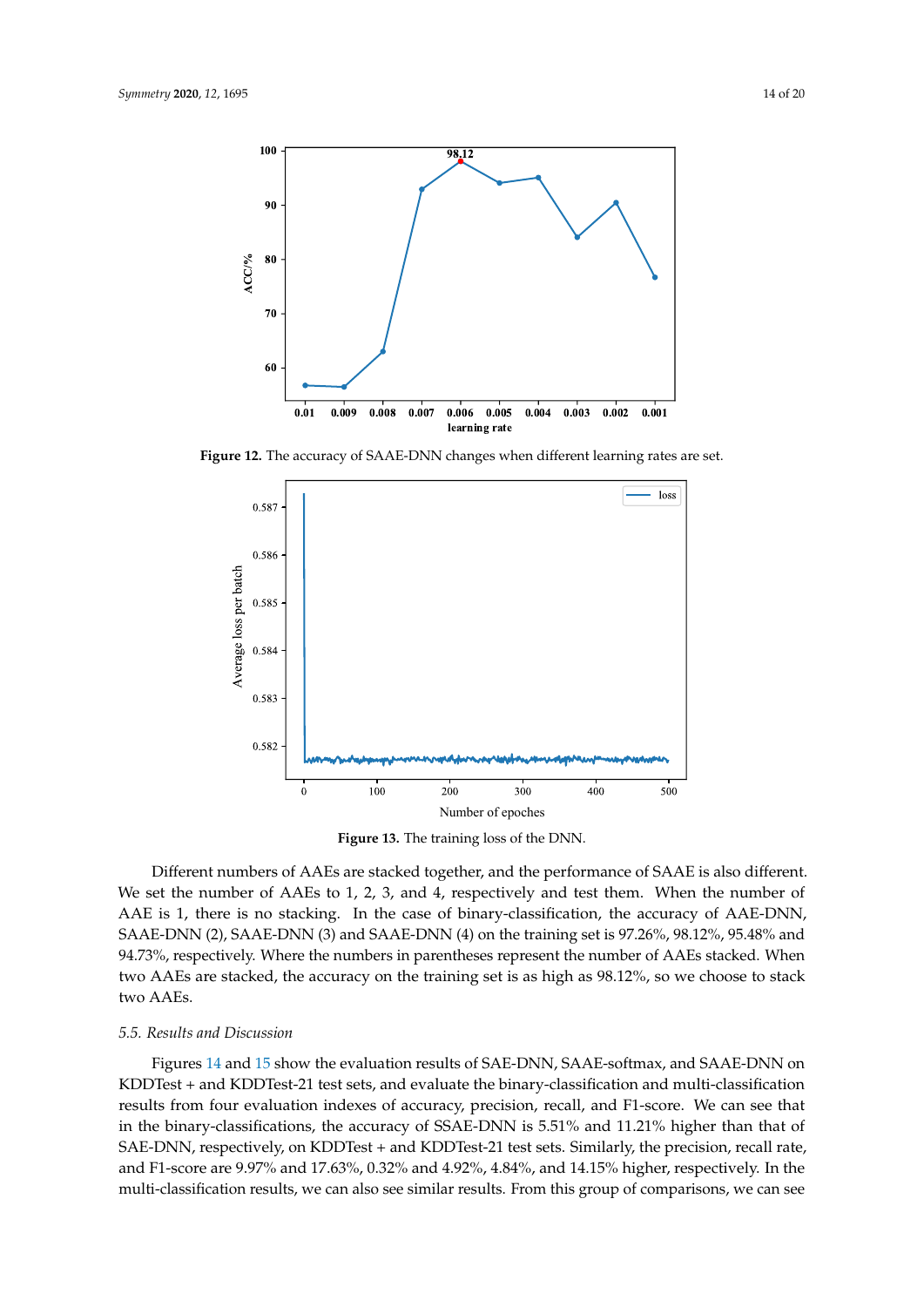<span id="page-14-0"></span>that SAAE can effectively extract key features and improve the intrusion detection effect after adding the attention mechanism.



**Figure 14.** Binary-classification performance of SAE-DNN, SAAE-softmax, SAAE-DNN on NSL-KDD Test+ and NSL-KDD Test-21. (+) refers to the results on NSL-KDD Test + and (-21) refers to the results on NSL-KDD Test-21.

<span id="page-14-1"></span>

**Figure 15.** Multi-classification performance of SAE-DNN, SAAE-softmax, SAAE-DNN on NSL-KDD Test+ and NSL-KDD Test-21. (+) refers to the results on NSL-KDD Test + and (-21) refers to the results on NSL-KDD Test-21.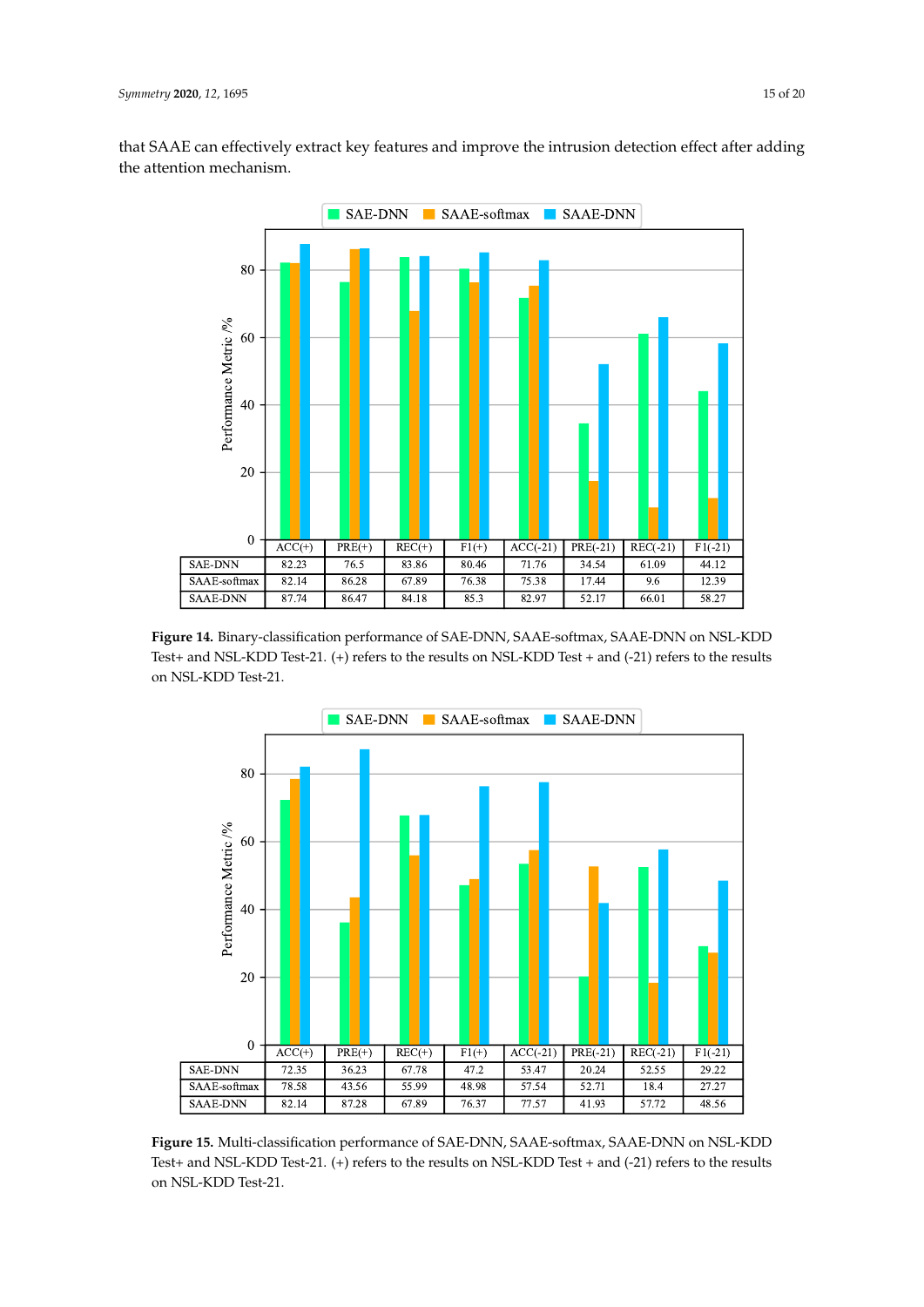Next, the comparison results of SSAE-DNN and SSAE-softmax are analyzed. SSAE-softmax is classified by connecting only one output layer after SAAE, where the activation function is softmax. On the KDDTest + test set, the SSAE-softmax results are good, with 5.6% and 3.56% lower accuracy than SAAE-DNN. However, on the KDDTest-21 test set, the detection effect of SSAE-softmax becomes unstable. In binary-classification, although the accuracy reaches 75.38%, precision, recall, and F1-score are only 17.44%, 9.6%, and 12.39%. From this group of comparisons, we can see that after connecting DNN behind SAAE, the detection effect is significantly improved.

To prove the superiority of SAAE-DNN in feature extraction, two classification models are constructed based on PCA-DNN and CHI2-DNN. PCA and chi-square feature selection are used for feature extraction. Table [3](#page-15-0) shows the results of the comparison. As far as specific feature extraction algorithms are concerned, PCA and CHI2 are both feature extraction algorithms that are frequently used. In the binary-classification, the accuracy of SAAE-DNN proposed by us is 8.61% and 9.36% higher than PCA-DNN and CHI2-DNN, respectively. At the same time, in multi-classification, SAAE-DNN performs relatively better, with 10.91% and 14.25% higher accuracy than PCA-DNN and CHI2-DNN, respectively.

| Methods         |            | <b>Binary-Classification</b> |            | Multi-Classification |  |
|-----------------|------------|------------------------------|------------|----------------------|--|
|                 | $KDDTest+$ | KDDTest-21                   | $KDDTest+$ | KDDTest-21           |  |
| PCA-DNN         | 79.13      | 67.89                        | 71.23      | 56.92                |  |
| CHI2-DNN        | 78.38      | 72.78                        | 67.89      | 59.323               |  |
| <b>SAAE-DNN</b> | 8774       | 82.97                        | 82 14      | 77.57                |  |

<span id="page-15-0"></span>**Table 3.** Accuracy of PCA-DNN and CHI2-DNN on KDDTest+ and KDDTest-21 (ACC/%).

We compare SAAE-DNN with six commonly used machine learning algorithms, including Decision Tree, XGBoost, LightGBM, GBDT, Logistic Regression, and Random Forest, and the results are shown in Table [4.](#page-15-1) Specifically, we mainly analyze the accuracy of binary-classification and multi-classification. Among the six machine learning algorithms, the Decision Tree performs best, obtaining 78.34%, 62.09%, 76.50%, and 56.84% on KDDtest + and KDDTest-21, respectively, in binary-classification and multi-classification. Our proposed SAAE-DNN is 9.40%, 20.88%, 5.64%, and 20.73% higher than Decision Tree, respectively, which is higher than all the above-mentioned machine learning algorithms, especially on the KDDTest-21 test set.

<span id="page-15-1"></span>**Table 4.** Accuracy of six machine learning algorithms on KDDTest+ and KDDTest-21 (ACC/%).

| <b>Methods</b>  | <b>Binary-Classification</b> |            | Multi-Classification |            |
|-----------------|------------------------------|------------|----------------------|------------|
|                 | $KDDTest+$                   | KDDTest-21 | KDDTest+             | KDDTest-21 |
| DT              | 78.34                        | 62.09      | 76.5                 | 56.84      |
| <b>XGBoost</b>  | 75.85                        | 54.059     | 75.62                | 53.68      |
| LightGBM        | 77.4                         | 57.15      | 68.54                | 44.4       |
| <b>GBDT</b>     | 78.29                        | 58.84      | 70.96                | 52.25      |
| LR              | 75.4                         | 53.42      | 75.04                | 52.65      |
| RF              | 77.75                        | 57.75      | 76.22                | 55.22      |
| <b>SAAE-DNN</b> | 87.74                        | 82.97      | 82.14                | 77.57      |

#### *5.6. Additional Comparison*

To better demonstrate the performance of SAAE-DNN in intrusion detection, we compare it with six proposed intrusion detection methods, such as RNN [\[23\]](#page-18-6) and CNN. Table [5](#page-16-0) shows the comparison results of the proposed SAAE-DNN and other models in the accuracy of binary-classification and multi-classification, all of which are verified on KDDTest+ and KDDTest-21 test sets. On the KDDTest + test set, the results of binary-classifications and multi-classifications are 87.74% and 82.97%, respectively. On the KDDTest-21 test set, the results of binary-classifications and multi-classifications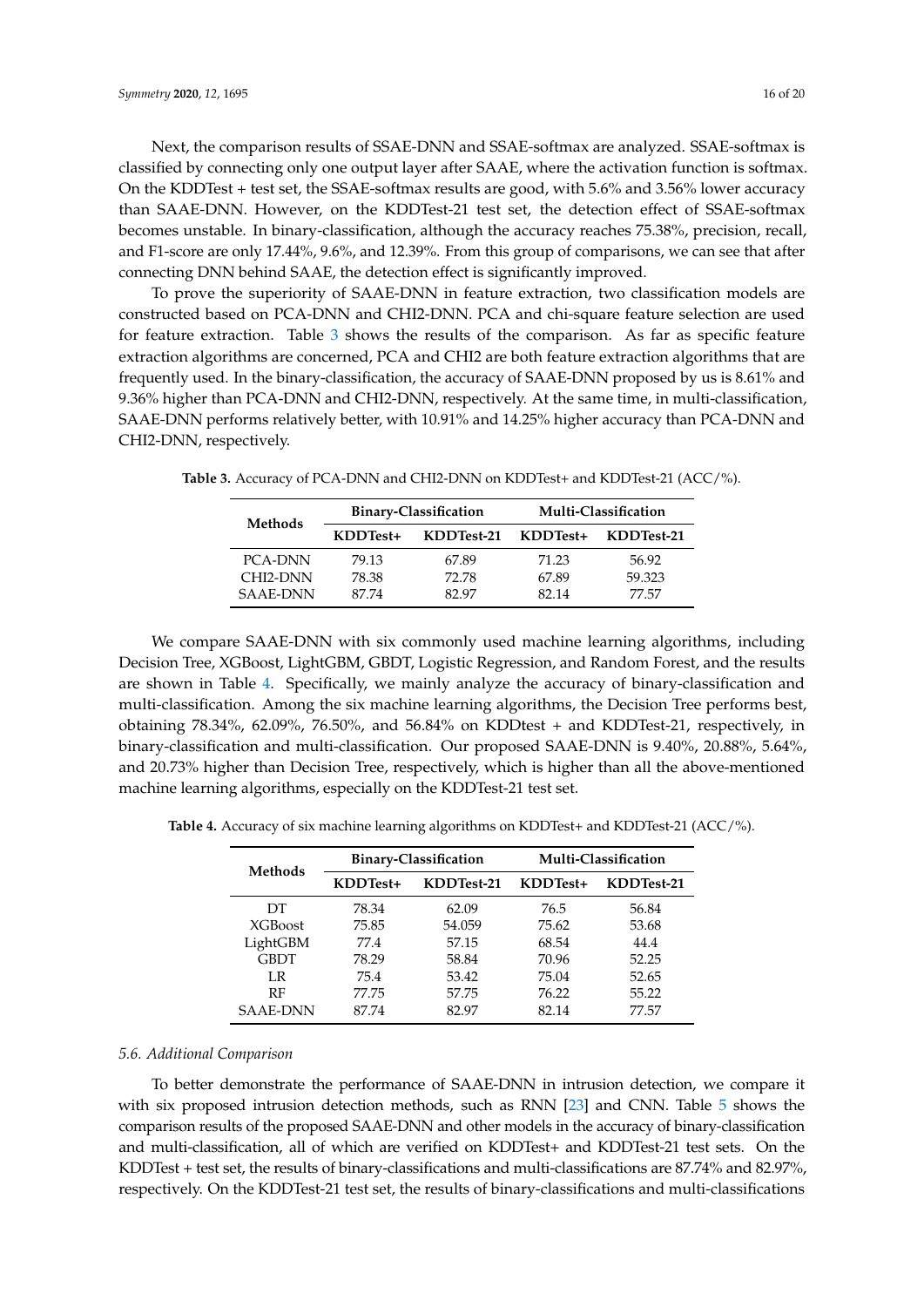are 82.14% and 77.57%, respectively. Compared with other methods, this method achieves the best effect in the accuracy of binary-classification and multi-classification and has better network intrusion detection performance.

| <b>Methods</b>            | <b>Binary-Classification</b> |            | Multi-Classification |            |
|---------------------------|------------------------------|------------|----------------------|------------|
|                           | $KDDTest+$                   | KDDTest-21 | $KDDTest+$           | KDDTest-21 |
| <b>RNN</b> [23]           | 83.28                        | 68.55      | 81.29                | 64.67      |
| CNN[40]                   | N/A                          | N/A        | 79.48                | 60.71      |
| ResNet [41]               | 79.14                        | 81.57      | N/A                  | N/A        |
| GoogLeNet <sup>[41]</sup> | 77.04                        | 81.84      | N/A                  | N/A        |
| MDPCA-DBN [42]            | N/A                          | N/A        | 82.08                | 66.18      |
| SAE-SVM [43]              | 84.96                        | N/A        | 80.48                | N/A        |
| <b>SAAE-DNN</b>           | 87.74                        | 82.97      | 82.14                | 77.57      |

<span id="page-16-0"></span>**Table 5.** Accuracy(%) based on NSL-KDD KDDTest+ and NSL-KDD KDDTest-21 (N/A means no available results).

# **6. Conclusions and Future Work**

In this paper, we propose an intrusion detection method, SAAE-DNN, which combines SAE, attention mechanism, and DNN. For high-dimensional data, SAAE can mine potential key features of data. At the same time, the trained latent layer of SAAE is used to initialize the weights of the DNN hidden layer. The intrusion detection performance of SAAE-DNN is evaluated on the NSL-KDD dataset and compared with six famous machine learning algorithms. Experimental results show that, compared with six commonly used machine learning algorithms such as DT, XGBoost, LightGBM, GBDT, LR, and RF, the SAAE-DNN proposed in this paper has a better intrusion detection effect. Compared with existing classifiers (such as RNN, CNN, ResNet, GoogLeNet, MDPCA-DBN, and SAE-SVM), SAAE-DNN also has higher accuracy. Experiments show that SAAE-DNN is more suitable for network intrusion detection.

In future work, we plan to study a more effective method to improve the performance of IDS. We plan to study more types of AE and their latent layer to better extract key features, such as variational autoencoder. For some attacks with few samples, adversarial learning method is considered, which can synthesize similar attacks and increase the diversity of training samples to improve the accuracy of detecting them. In addition, in order to improve the training and detection efficiency of the model, we will explore the use of tools such as Spark.

**Author Contributions:** conceptualization, C.T. and N.L.; methodology, C.T. and N.L.; software, Y.Z.; validation, C.T., Y.Z. and N.L.; formal analysis, C.T.; investigation, C.T. and Y.Z.; resources, C.T. and N.L.; data curation, Y.Z.; writing—original draft preparation, C.T.; writing—review and editing, C.T. and N.L.; visualization, Y.Z.; supervision, N.L.; project administration, N.L.; funding acquisition, N.L. All authors have read and agreed to the published version of the manuscript.

**Funding:** This work is supported in part by the National Natural Science Foundation of China (NSFC) under Grant 61433012, and in part by the Innovation Environment Construction Special Project of Xinjiang Uygur Autonomous Region under Grant PT1811.

**Acknowledgments:** First of all, we are very grateful to all the reviewers who helped review the manuscript and put forward very valuable suggestions to improve the quality of the manuscript. We also thank the staff of the Symmetry Editorial Office for completely maintaining strict peer review work arrangements and publishing them in a timely manner.

**Conflicts of Interest:** The authors declare no conflict of interest.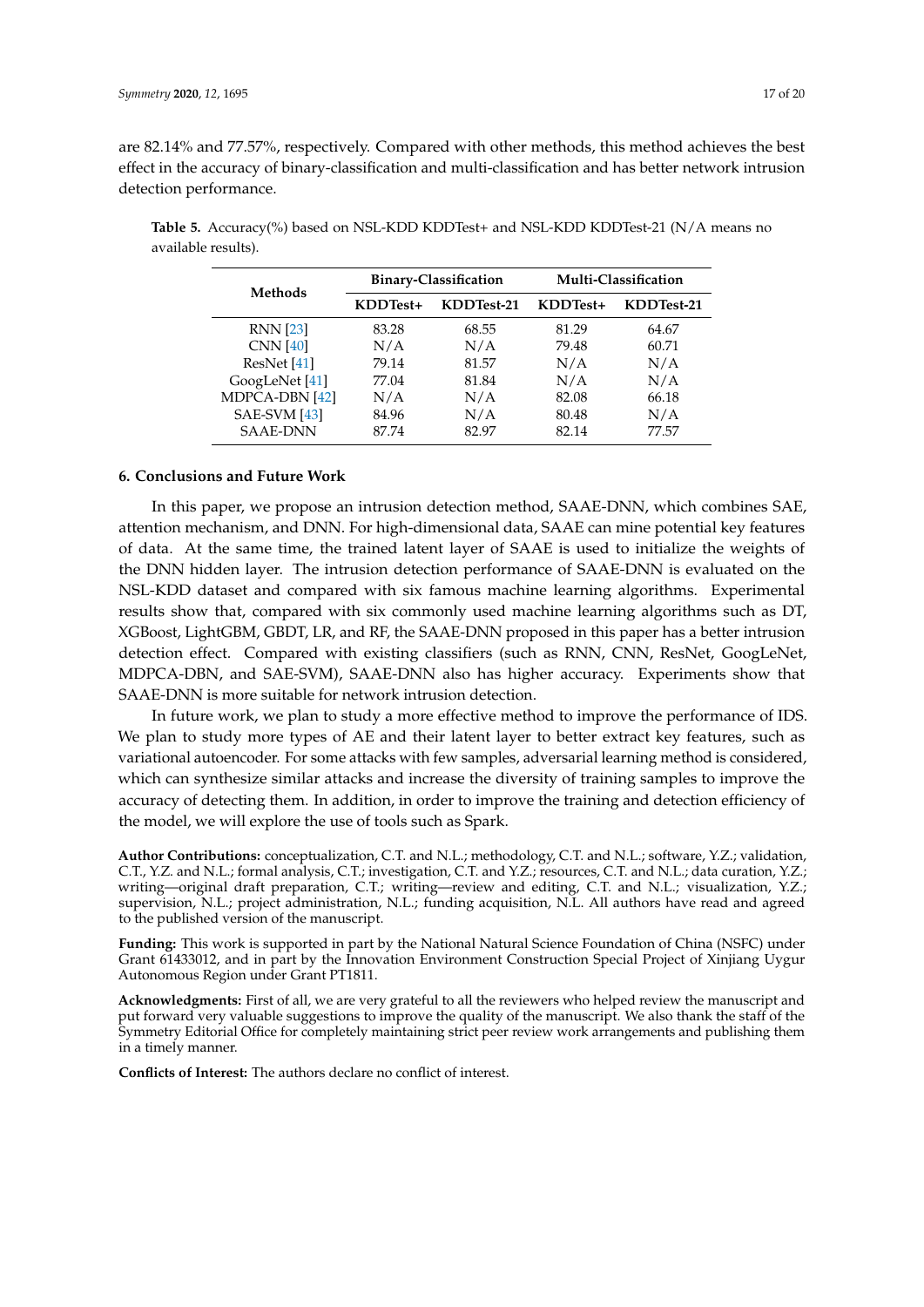### **Abbreviations**

The following abbreviations are used in this manuscript:

| IDS<br>Intrusion Detection System |
|-----------------------------------|
|-----------------------------------|

- AE Autoencoder
- SAE Staked Autoencoder
- DAE Denoising Autoencoder
- R2L Remote-to-Local
- U2R User-to-Root
- DoS Denial-of-Service
- AAE Attention-AutoEncoder
- SAAE Attention-Stacked-AutoEncoder
- DNN Deep Neural Networks
- TP True Positives
- TN True Negatives
- FP False Positives
- FN False Negatives

# **References**

- <span id="page-17-0"></span>1. Liu, C.; Liu, Y.; Yan, Y.; Wang, J. An Intrusion Detection Model With Hierarchical Attention Mechanism. *IEEE Access* **2020**, *8*, 67542–67554. [\[CrossRef\]](http://dx.doi.org/10.1109/ACCESS.2020.2983568)
- <span id="page-17-1"></span>2. Dwivedi, S.; Vardhan, M.; Tripathi, S.; Shukla, A.K. Implementation of adaptive scheme in evolutionary technique for anomaly-based intrusion detection. *Evol. Intell.* **2020**, *13*, 103–117. [\[CrossRef\]](http://dx.doi.org/10.1007/s12065-019-00293-8)
- <span id="page-17-2"></span>3. Su, T.; Sun, H.; Zhu, J.; Wang, S.; Li, Y. BAT: Deep Learning Methods on Network Intrusion Detection Using NSL-KDD Dataset. *IEEE Access* **2020**, *8*, 29575–29585. [\[CrossRef\]](http://dx.doi.org/10.1109/ACCESS.2020.2972627)
- <span id="page-17-3"></span>4. Alagrash, Y.; Drebee, A.; Zirjawi, N. Comparing the Area of Data Mining Algorithms in Network Intrusion Detection. *J. Inf. Secur.* **2020**, *11*, 1–18. [\[CrossRef\]](http://dx.doi.org/10.4236/jis.2020.111001)
- <span id="page-17-4"></span>5. Khammassi, C.; Krichen, S. A NSGA2-LR wrapper approach for feature selection in network intrusion detection. *Comput. Netw.* **2020**, *172*, 107183. [\[CrossRef\]](http://dx.doi.org/10.1016/j.comnet.2020.107183)
- <span id="page-17-5"></span>6. Gauthama Raman, M.R.; Somu, N.; Jagarapu, S.; Manghnani, T.; Selvam, T.; Krithivasan, K.; Shankar Sriram, V.S. An efficient intrusion detection technique based on support vector machine and improved binary gravitational search algorithm. *Artif. Intell. Rev.* **2020**, *53*, 3255-–3286. [\[CrossRef\]](http://dx.doi.org/10.1007/s10462-019-09762-z)
- <span id="page-17-6"></span>7. Ieracitano, C.; Adeel, A.; Morabito, F.C.; Hussain, A. A Novel Statistical Analysis and Autoencoder Driven Intelligent Intrusion Detection Approach. *Neurocomputing* **2020**, *387*, 51–62. [\[CrossRef\]](http://dx.doi.org/10.1016/j.neucom.2019.11.016)
- <span id="page-17-7"></span>8. Dey, S.K.; Rahman, M.M. Effects of Machine Learning Approach in Flow-Based Anomaly Detection on Software-Defined Networking. *Symmetry* **2020**, *12*, 7. [\[CrossRef\]](http://dx.doi.org/10.3390/sym12010007)
- <span id="page-17-8"></span>9. Elmasry, W.; Akbulut, A.; Zaim, A.H. Evolving deep learning architectures for network intrusion detection using a double PSO metaheuristic. *Comput. Netw.* **2020**, *168*, 107042. [\[CrossRef\]](http://dx.doi.org/10.1016/j.comnet.2019.107042)
- <span id="page-17-9"></span>10. Iwendi, C.; Khan, S.; Anajemba, J.H.; Mittal, M.; Alenezi, M.; Alazab, M. The Use of Ensemble Models for Multiple Class and Binary Class Classification for Improving Intrusion Detection Systems. *Sensors* **2020**, *20*, 2559. [\[CrossRef\]](http://dx.doi.org/10.3390/s20092559) [\[PubMed\]](http://www.ncbi.nlm.nih.gov/pubmed/32365937)
- <span id="page-17-10"></span>11. Mikhail, J.W. ; Fossaceca, J.M.; Iammartino, R. A semi-boosted nested model with sensitivity-based weighted binarization for multi-domain network intrusion detection. *ACM Trans. Intell. Syst. Technol.* **2019**, *10*, 1–27. [\[CrossRef\]](http://dx.doi.org/10.1145/3313778)
- <span id="page-17-11"></span>12. Kumar, G. An improved ensemble approach for effective intrusion detection. *J. Supercomput.* **2020**, *76*, 275–291. [\[CrossRef\]](http://dx.doi.org/10.1007/s11227-019-03035-w)
- <span id="page-17-12"></span>13. Safara, F.; Souri, A.; Serrizadeh, M. Improved intrusion detection method for communication networks using association rule mining and artificial neural networks. *IET Commun.* **2020**, *14*, 1192–1197. [\[CrossRef\]](http://dx.doi.org/10.1049/iet-com.2019.0502)
- <span id="page-17-13"></span>14. Amouri, A.; Alaparthy, V.T.; Morgera, S.D. A Machine Learning Based Intrusion Detection System for Mobile Internet of Things. *Sensors* **2020**, *20*, 461. [\[CrossRef\]](http://dx.doi.org/10.3390/s20020461) [\[PubMed\]](http://www.ncbi.nlm.nih.gov/pubmed/31947567)
- 15. Hu, B.; Wang, J.; Zhu, Y.; Yang, T. Dynamic Deep Forest: An Ensemble Classification Method for Network Intrusion Detection. *Electronics* **2019**, *8*, 968. [\[CrossRef\]](http://dx.doi.org/10.3390/electronics8090968)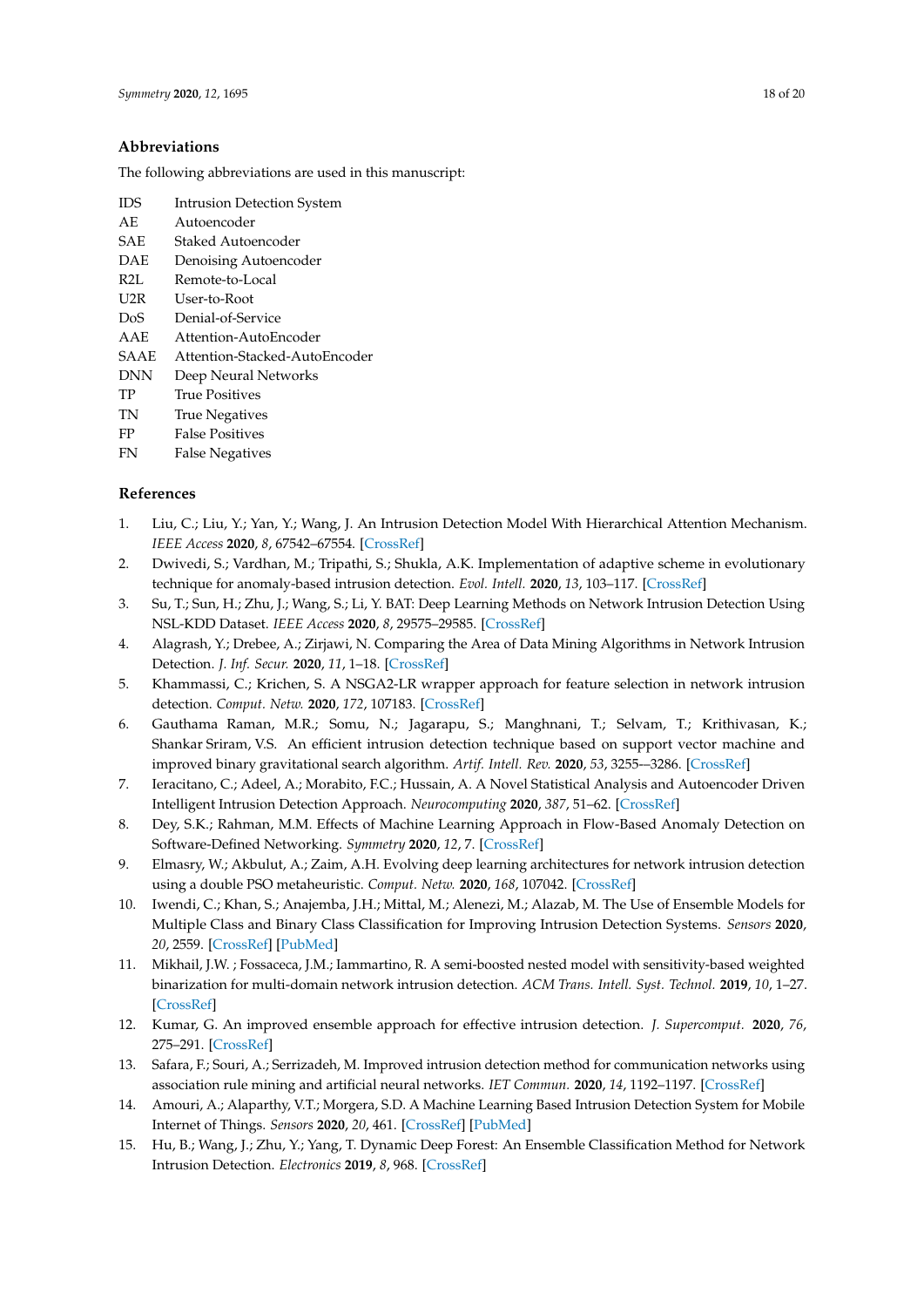- 16. Velliangiri, S. A hybrid BGWO with KPCA for intrusion detection. *J. Exp. Theor. Artif. Intell.* **2020**, *32*, 165–180. [\[CrossRef\]](http://dx.doi.org/10.1080/0952813X.2019.1647558)
- <span id="page-18-0"></span>17. Karthikeyan, D.; Mohanraj, V.; Suresh, Y.; Senthilkumar, J. Hybrid Intrusion Detection System Security Enrichment Using Classifier Ensemble. *J. Comput. Theor. Nanosci.* **2020**, *17*, 434–438. [\[CrossRef\]](http://dx.doi.org/10.1166/jctn.2020.8686)
- <span id="page-18-1"></span>18. Wongsuphasawat, K.; Smilkov, D.; Wexler, J.; Wilson, J.; Mané, D.; Fritz, D.; Krishnan, D.; Viégas, F.B.; Wattenberg, M. Visualizing dataflow graphs of deep learning models in TensorFlow. *IEEE Trans. Vis. Comput. Graph.* **2018**, *24*, 1–12. [\[CrossRef\]](http://dx.doi.org/10.1109/TVCG.2017.2744878)
- <span id="page-18-2"></span>19. He, D.; Qiao, Q.; Gao, Y.; Zheng, J.; Chan, S.; Li, J.; Guizani, N. Intrusion Detection Based on Stacked Autoencoder for Connected Healthcare Systems. *IEEE Netw.* **2019**, *33*, 64–69. [\[CrossRef\]](http://dx.doi.org/10.1109/MNET.001.1900105)
- <span id="page-18-3"></span>20. Du, S.; Li, T.; Yang, Y.; Horng, S. Multivariate Time Series Forecasting via Attention-based Encoder-Decoder Framework. *Neurocomputing* **2020**, *388*, 269–279. [\[CrossRef\]](http://dx.doi.org/10.1016/j.neucom.2019.12.118)
- <span id="page-18-4"></span>21. Chiba, Z.; Abghour, N.; Moussaid, K.; Omri, A.E.; Rida, M. Intelligent approach to build a Deep Neural Network based IDS for cloud environment using combination of machine learning algorithms. *Comput. Secur.* **2019**, *86*, 291–317. [\[CrossRef\]](http://dx.doi.org/10.1016/j.cose.2019.06.013)
- <span id="page-18-5"></span>22. Javaid, A.Y.; Niyaz, Q.; Sun, W.; Alam, M. A Deep Learning Approach for Network Intrusion Detection System. *EAI Endorsed Trans. Secur. Saf.* **2016**, *3*, 21–26.
- <span id="page-18-6"></span>23. Yin, C.; Zhu, Y.; Fei, J.; He, X. A Deep Learning Approach for Intrusion Detection Using Recurrent Neural Networks. *IEEE Access* **2017**, *5*, 21954–21961. [\[CrossRef\]](http://dx.doi.org/10.1109/ACCESS.2017.2762418)
- <span id="page-18-7"></span>24. Anwer, H.M.; Farouk, M.; Abdel-Hamid, A. A framework for efficient network anomaly intrusion detection with features selection. In Proceedings of the 2018 9th International Conference on Information and Communication Systems, Irbid, Jordan, 3–5 April 2018; pp. 157–162.
- <span id="page-18-8"></span>25. Mighan, S.N.; Kahani, M. A novel scalable intrusion detection system based on deep learning. *Int. J. Inf. Secur.* **2020**, 1–17. [\[CrossRef\]](http://dx.doi.org/10.1007/s10207-020-00508-5)
- <span id="page-18-9"></span>26. Jo, W.; Kim, S.; Lee, C.; Shon, T. Packet Preprocessing in CNN-Based Network Intrusion Detection System. *Electronics* **2020**, *9*, 1151. [\[CrossRef\]](http://dx.doi.org/10.3390/electronics9071151)
- <span id="page-18-10"></span>27. Mnih, V.; Heess, N.; Graves, A.; Kavukcuoglu, K. Recurrent Models of Visual Attention. In Proceedings of the Neural Information Processing Systems, Montreal, QC, Canada, 8–13 December 2014; pp. 2204–2212.
- <span id="page-18-11"></span>28. Zhou, B.; Khosla, A.; Lapedriza, A.; Oliva, A.; Torralba, A. Learning Deep Features for Discriminative Localization. In Proceedings of the Computer Vision and Pattern Recognition, Las Vegas, NV, USA, 27–30 June 2016; pp. 2921–2929.
- <span id="page-18-12"></span>29. Xu, K.; Ba, J.; Kiros, R.; Cho, K.; Courville, A.; Salakhudinov, R.; Zemel, R.; Bengio, Y. Show, Attend and Tell: Neural Image Caption Generation with Visual Attention. In Proceedings of the International Conference on Machine Learning, Lille, French, 6–11 July 2015; pp. 2048–2057.
- <span id="page-18-13"></span>30. Yang, T.; Hu, Y.; Li, Y.; Hu, W.; Pan, Q. A Standardized ICS Network Data Processing Flow With Generative Model in Anomaly Detection. *IEEE Access* **2020**, *8*, 4255–4264. [\[CrossRef\]](http://dx.doi.org/10.1109/ACCESS.2019.2963144)
- <span id="page-18-14"></span>31. Kunang, Y.N.; Nurmaini, S.; Stiawan, D.; Zarkasi, A.; Jasmir, F. Automatic Features Extraction Using Autoencoder in Intrusion Detection System. In Proceedings of the International Conference on Electrical Engineering and Computer Science (ICECOS), Pangkal Pinang, Indonesia, 2–4 October 2018; pp. 219–224.
- <span id="page-18-15"></span>32. Montañez, C.A.C.; Fergus, P.; Chalmers, C.; Malim, N.H.A.H.; Abdulaimma, B.; Reilly, D.; Falciani, F. SAERMA: Stacked Autoencoder Rule Mining Algorithm for the Interpretation of Epistatic Interactions in GWAS for Extreme Obesity. *IEEE Access* **2020**, *8*, 112379–112392. [\[CrossRef\]](http://dx.doi.org/10.1109/ACCESS.2020.3002923)
- <span id="page-18-16"></span>33. Swetha, A. Churn Prediction using Attention Based Autoencoder Network. *Int. J. Adv. Trends Comput. Sci. Eng.* **2019**, *8*, 725–730.
- <span id="page-18-17"></span>34. Feng, F.; Liu, X.; Yong, B.; Zhou, R.; Zhou, Q. Anomaly detection in ad-hoc networks based on deep learning model: A plug and play device. *Ad Hoc Netw.* **2019**, *84*, 82–89. [\[CrossRef\]](http://dx.doi.org/10.1016/j.adhoc.2018.09.014)
- <span id="page-18-18"></span>35. Khare, N.; Devan, P.; Chowdhary, C.L.; Bhattacharya, S.; Singh, G.; Singh, S.; Yoon, B. SMO-DNN: Spider Monkey Optimization and Deep Neural Network Hybrid Classifier Model for Intrusion Detection. *Electronics* **2020**, *9*, 692. [\[CrossRef\]](http://dx.doi.org/10.3390/electronics9040692)
- <span id="page-18-19"></span>36. Duan, B.; Han, L.; Gou, Z.; Yang, Y.; Chen, S. Clustering Mixed Data Based on Density Peaks and Stacked Denoising Autoencoders. *Symmetry* **2019**, *11*, 163. [\[CrossRef\]](http://dx.doi.org/10.3390/sym11020163)
- <span id="page-18-20"></span>37. Tharwat, A. Classification assessment methods. *Appl. Comput. Inform.* **2018**, *10*, 1–13. [\[CrossRef\]](http://dx.doi.org/10.1016/j.aci.2018.08.003)